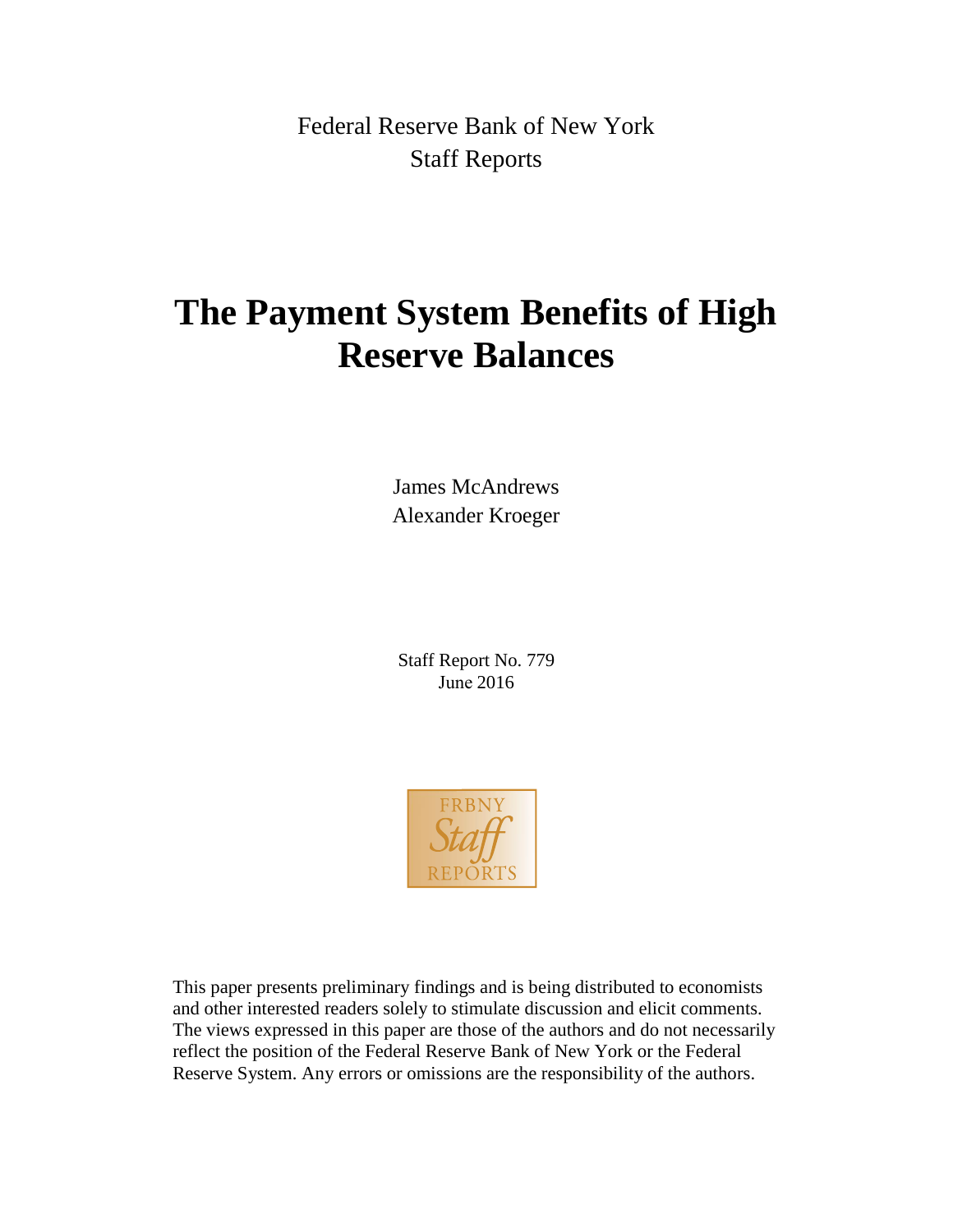#### **The Payment System Benefits of High Reserve Balances**

James McAndrews and Alexander Kroeger *Federal Reserve Bank of New York Staff Reports*, no. 779 June 2016 JEL classification: G20, G21, G28

#### **Abstract**

The policy measures taken since the financial crisis have greatly expanded the size of the Federal Reserve's balance sheet and have thus raised the level of aggregate bank reserves as well. Over the same period there has been a significant shift in the timing of payments made over the Federal Reserve's Fedwire Funds Service toward earlier settlement. This paper documents this timing change and presents regression results suggesting that the increase in overall reserve balances explains the vast majority of this development. The paper also discusses the benefits of high aggregate reserve balances for the robustness of the payment system and the potential implications for policy going forward.

Key words: Fedwire, settlement liquidity, reserves, monetary policy implementation

\_\_\_\_\_\_\_\_\_\_\_\_\_\_\_\_\_

McAndrew, Kroeger: Federal Reserve Bank of New York (e-mail: jamie.mcandrews@ny.frb.org, alexander.kroeger@ny.frb.org). A version of this article was first published in the *Journal of Payments Strategy and Systems*. The authors thank Antoine Martin for helpful comments. The views expressed in this paper are those of the authors and do not necessarily reflect the position of the Federal Reserve Bank of New York or the Federal Reserve System.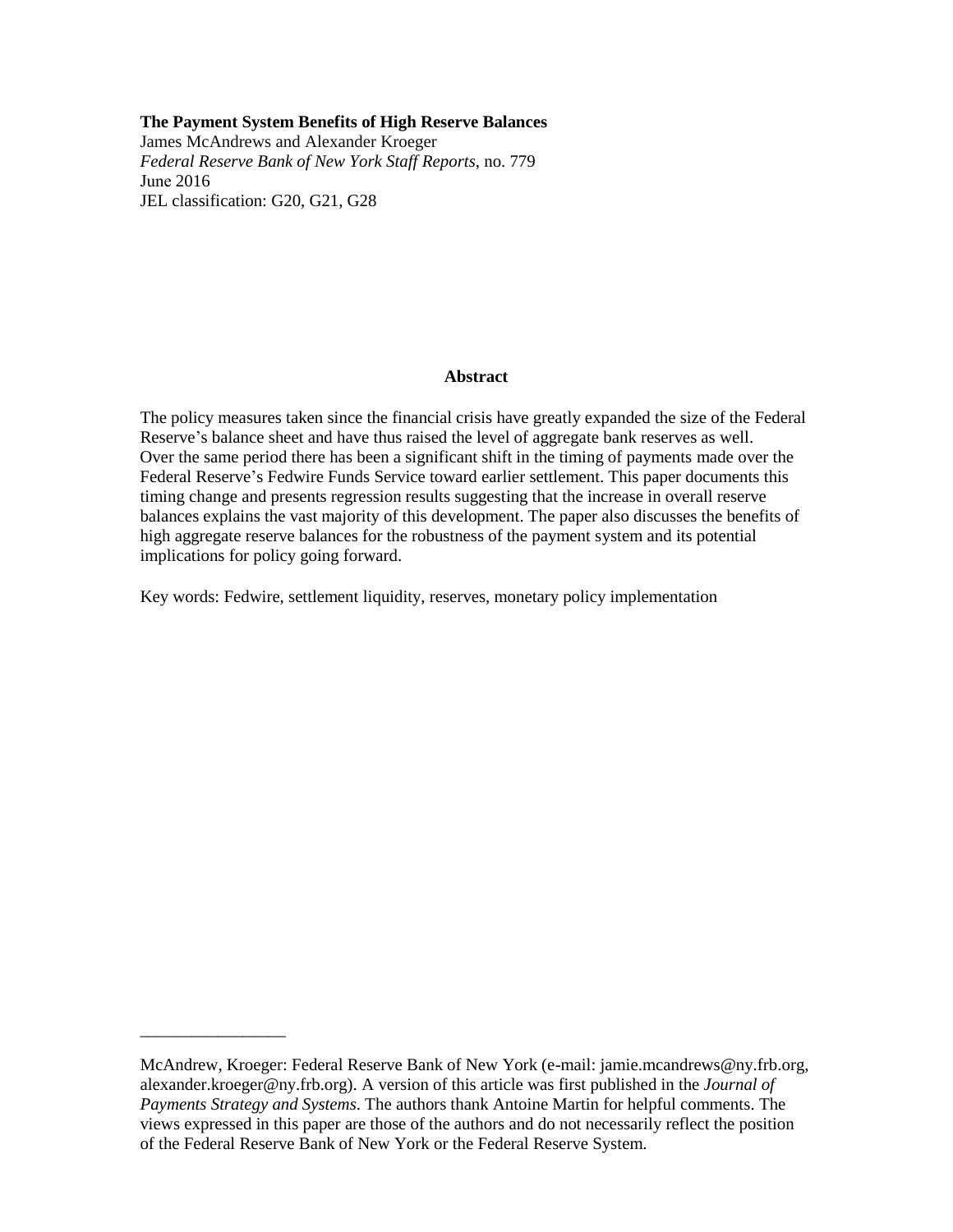## 1 Introduction

Since the financial crisis, a profound transformation in the structure of payments sent over the Federal Reserves Fedwire Funds service has taken place. That change is a dramatic shift in the timing distribution of the value of settlement earlier in the day—hours earlier throughout a large portion of the distribution. Coinciding with this change in the payment system was a massive expansion of the size of the Federal Reserve's balance sheet. This increase came as a result of policy choices made by the Federal Reserve to combat the effects of the financial crisis and recession through credit extensions and large-scale asset purchases (LSAPs). These measures resulted in a significant increase in the reserve balances in accounts of commercial banks with Federal Reserve Banks.

Although the increase in reserve balances was not the direct intent of policymakers (see [Bernanke](#page-19-0) [\(2009\)](#page-19-0)), the increase in reserves altered the incentives faced by Fedwire participants. The ample liquidity of financial institutions after the crisis reduced the costs of completing payments early, in part by reducing commercial banks reliance on costly intraday credit from Federal Reserve Banks. These circumstances are associated with a system-wide quickening of settlement.

The system-wide quickening of settlement is an enhancement to the efficiency and resilience of the payment system. A game-theoretical model by [Bech and Garratt](#page-19-1) [\(2003\)](#page-19-1) suggests that banks have a strategic incentive to delay payments to reduce their costs, at the expense of greater delay costs being borne by bank customers and counterparties. In their model, the socially efficient outcome is a settlement strategy in which banks avoid delay and its social costs. The model also suggests that a central bank may be able to enact policies to reduce banks costs of early payment submission and therefore reduce their incentives to delay payments. Furthermore, the delay of payments can amplify the effects of operational disruptions when positions are left unsettled when the disruption occurs.

Is the creation of large amounts of bank reserves wasteful, even as it promotes quicker submission of payments? Milton [Friedman](#page-19-2) [\(1969\)](#page-19-2) suggested that the social costs of creating money was essentially zero, and that therefore, any policy that causes banks to economize on their holdings of bank reserves is inefficient. So long as the assets purchased by a central bank to create reserves are safe and do not entail credit risk, the expansion of the central bank balance sheet mainly affects the costs of borrowing by the consolidated government, and does not entail other social costs (see [Del Negro et al.](#page-19-3) [\(2013\)](#page-19-3)).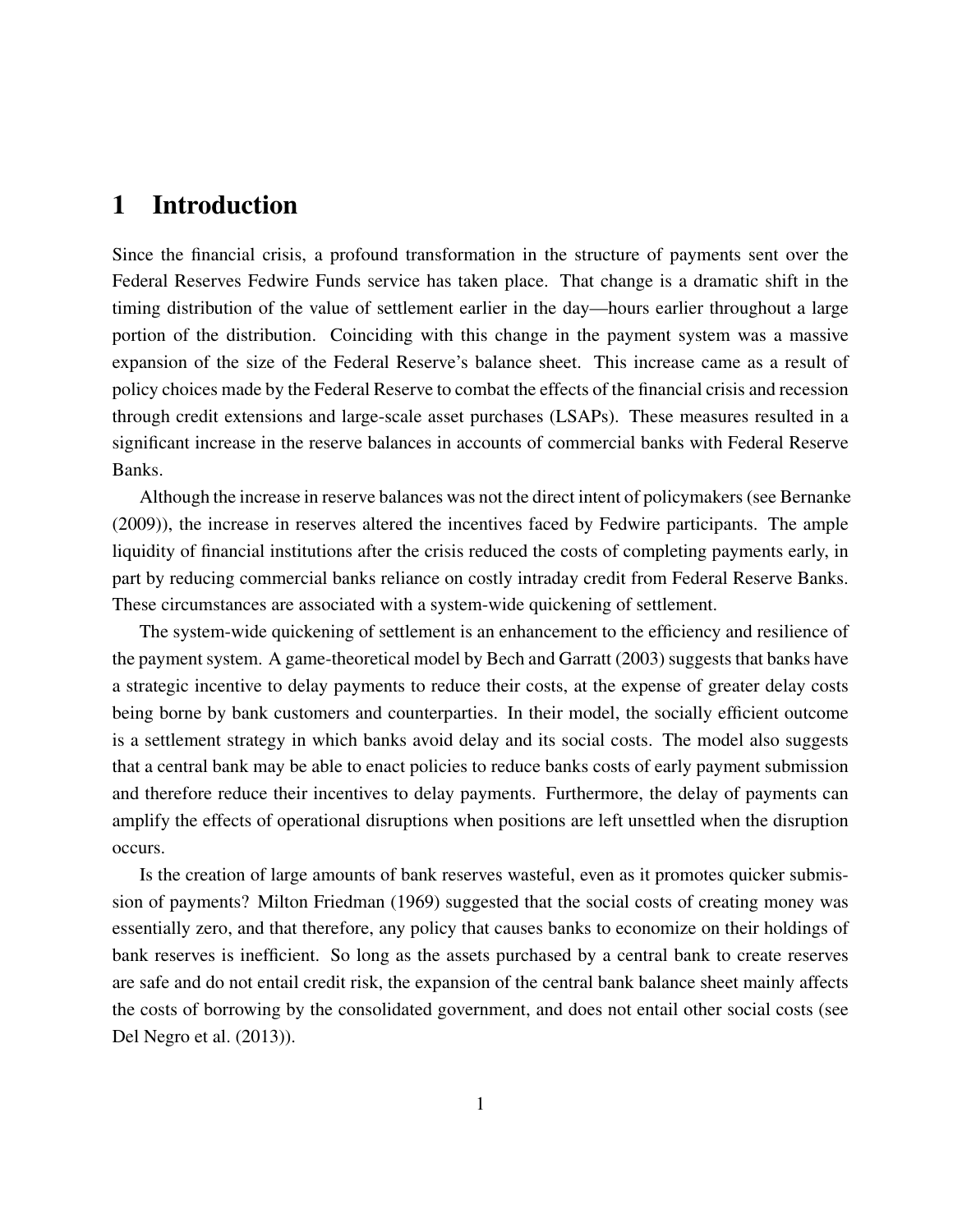The phenomenon of quickening settlement was first documented by [Bech et al.](#page-19-4) [\(2012\)](#page-19-4). Utilizing the methodology of [Armantier et al.](#page-19-5) [\(2008\)](#page-19-5) with regard to analyzing settlement liquidity, this article aims to update the analysis of this change in the payment system by documenting it with more recent data, identifying the most significant associated factors through regression analysis, and using these data as motivation for a discussion of policy choices with regard to the size of the Federal Reserve's balance sheet moving forward.

The article is organized as follows. Section [2](#page-3-0) provides an overview of the Fedwire Funds Service. Section [3](#page-4-0) discusses the measurement and recent improvement of settlement liquidity over the Fedwire Funds system. Section [4](#page-6-0) motivates the idea that high reserve balances are the primary causal factor in explaining this change in settlement liquidity, while section [5](#page-7-0) establishes this causal relationship using regression analysis. Section [6](#page-16-0) provides a discussion of the policy implications of this relationship, and Section [7](#page-18-0) concludes.

## <span id="page-3-0"></span>2 Fedwire

The Fedwire Funds Service is a real-time gross settlement (RTGS) system operated by the Federal Reserve Banks that offers dollar transfers between accounts at Federal Reserve Banks that are immediate, final, and irrevocable. It's approximately 7,500 participants include depository institutions and some other institutions that hold an account with a Federal Reserve Bank.<sup>[1](#page-3-1)</sup>

In addition to payment settlement, the Federal Reserve also offers intraday credit to its participants by allowing overdrafts on accounts when using Fedwire or other Federal Reserve settlement services. The default risk associated with this extension of credit is largely managed with collateralization. Borrowers are incentivized to post collateral for any overdraft use, since collateralization allows the institution to avoid a fee for the service. The extension of credit by Federal Reserve Banks is governed by the Federal Reserve's Payment System Risk (PSR) policy. The policy was first written in 1985, and has been amended multiple times since its inception. Each eligible borrower faces a maximum limit, or net debit cap on overdrafts. The PSR policy was modified in 1992 to charge participants fees for their use of intraday credit, which went into effect in April 1994. In 2001, changes to the PSR policy allowed institutions meeting certain criteria to have collateralized overdrafts above their net debit caps.

<span id="page-3-1"></span><sup>&</sup>lt;sup>1</sup>For more information on the Fedwire Funds Service, see [https://www.frbservices.org/serviceofferings/fedwire/](https://www.frbservices.org/serviceofferings/fedwire/fedwire_funds_service.html) fedwire funds [service.html.](https://www.frbservices.org/serviceofferings/fedwire/fedwire_funds_service.html)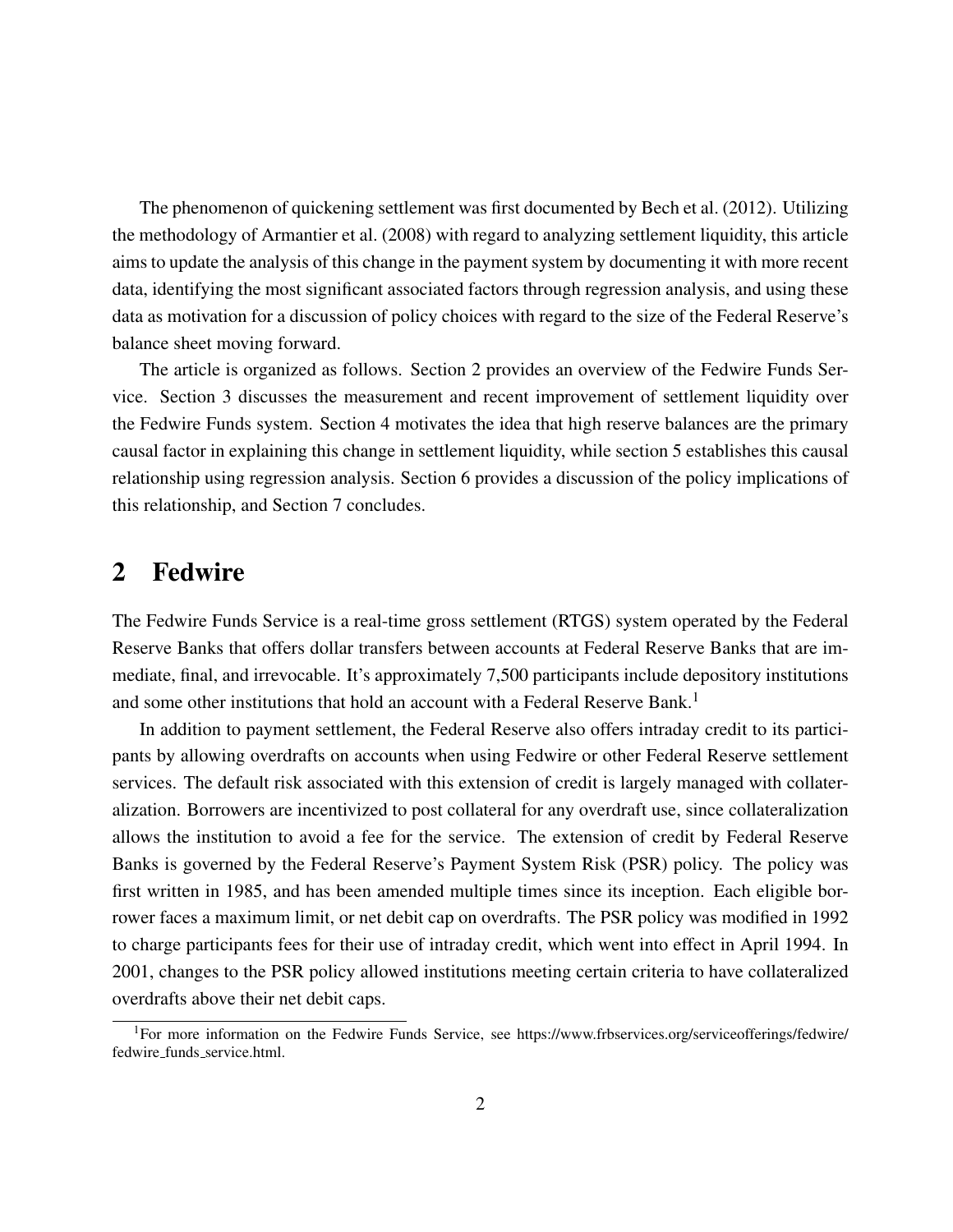In 2008, the policy was again revised with respect to intraday credit by setting the fee for collateralized overdrafts at zero and raising the fee for uncollateralized overdrafts to 50 basis points. This policy was intended to improve payment liquidity while also limiting the credit exposure of Federal Reserve Banks. Those changes went into effect on March [2](#page-4-1)4, 2011.<sup>2</sup>

# <span id="page-4-0"></span>3 Settlement Liquidity Over Fedwire

One way to gauge the availability of settlement liquidity on Fedwire (see [Bech et al.](#page-19-4) [\(2012\)](#page-19-4)) is to analyze the extent to which payments are being delayedi—that is, the length of time between when a payment is requested and when it is completed. The greater the delay, the more restricted is the availability of liquidity, as participants in the system delay payments in the expectation that other participants will make payments to them, replenishing their liquidity. In the case of Fedwire, delay cannot be measured directly with transaction data, since one can only observe when the payment took place, but not when it was requested.

If one can reasonably assume that the distribution of payment requests is fixed, then changes in the timing distribution of payments can serve as a proxy for changes in payment delays and hence for liquidity. Some support for this hypothesis is found in examining the behavior of transfers requested by bank customers and those initiated for the bank itself. We find that the timing of customer transfers is much less sensitive to the increase in reserve balances than are bank transfers, which suggests that the changes we measure are not simply the result of changed timing of payment requests of customers.

Figure [1](#page-5-0) shows the time series for the past sixteen years of the timing of Fedwire payments expressed as the times at which particular deciles of intraday value have been settled. For example, the height of the 50% line denotes the time at which half of the overall value of the corresponding day had been settled. Prior to the financial crisis, the timing of payments was relatively stable with a slight upward trend in the upper deciles and a slight downward trend in the bottom two deciles. Since the crisis, however, there has been a striking shift in the timing distribution of Fedwire payments toward earlier settlement. The 20*th* through 50*th* percentiles of value, for example, are now settled approximately 3 hours earlier than they were pre-crisis.

<span id="page-4-1"></span><sup>2</sup>The Federal Reserve Board's Payment System Risk Policy is available at [http://www.federalreserve.gov/](http://www.federalreserve.gov/paymentsystems/psr_overview.htm#tocIA) paymentsystems/psr\_[overview.htm#tocIA.](http://www.federalreserve.gov/paymentsystems/psr_overview.htm#tocIA)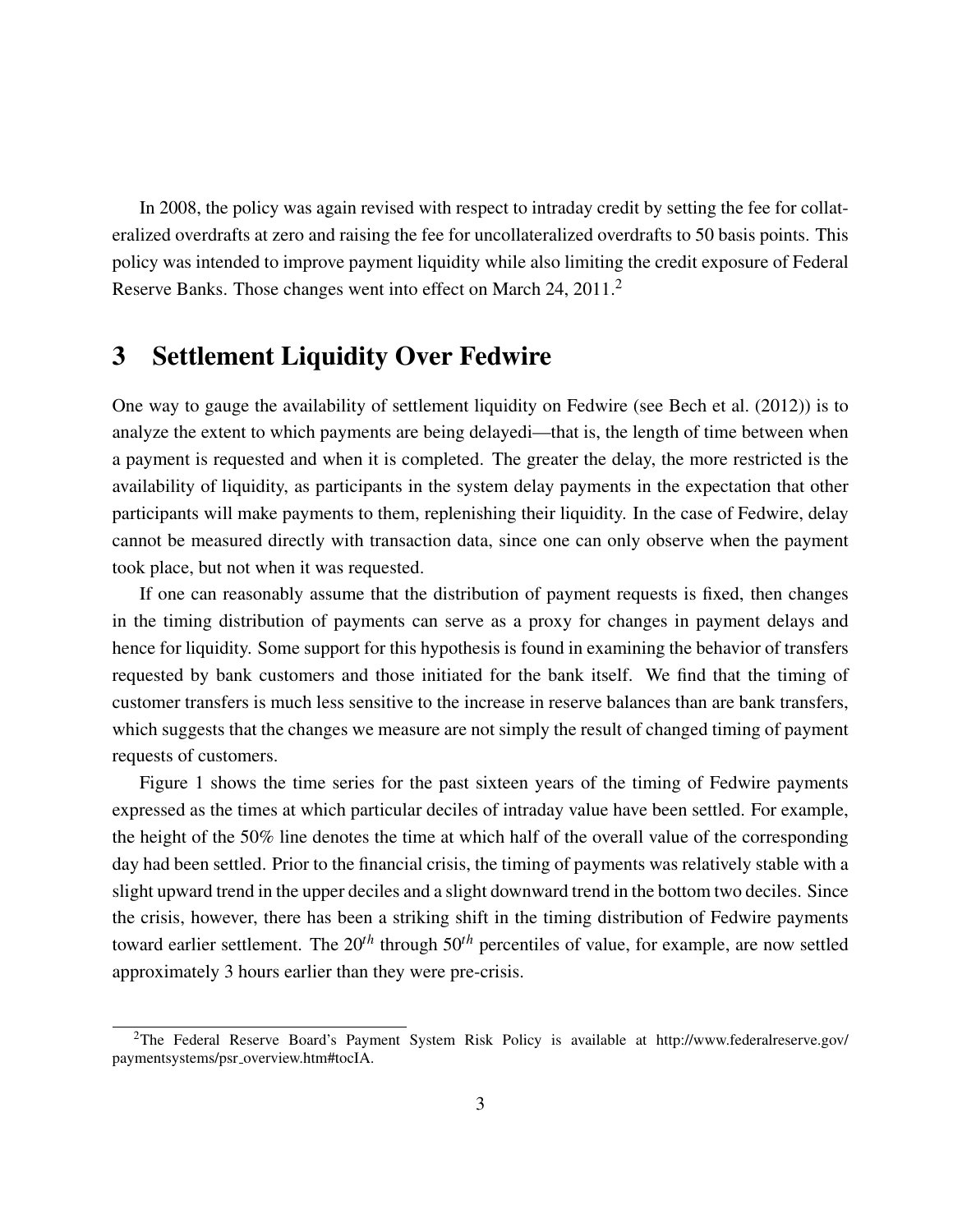<span id="page-5-0"></span>

Sources: Federal Reserve Bank of New York, Authors' calculations.

Figure 1: Time Series of Settlement Liquidity Figure 1: Time Series of Settlement Liquidity

4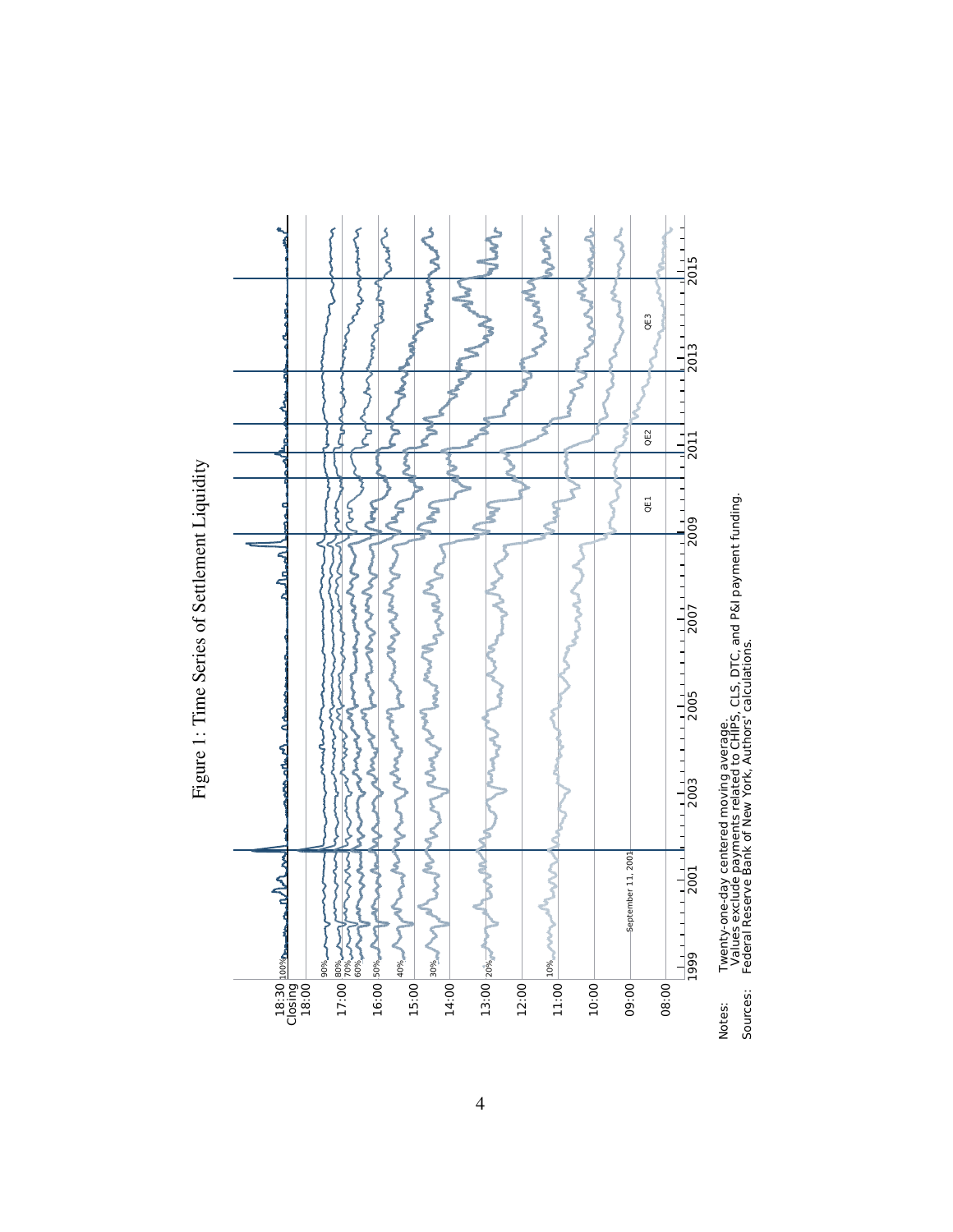## <span id="page-6-0"></span>4 Causes of the Quickening of Payments

The dramatic shift in the timing of interbank payments coincides with another dramatic change in the financial system—the size of the Federal Reserve's balance sheet. The measures taken by the Federal Reserve since 2008 in order to preserve the stability of the financial system and to carry out monetary policy were unprecedented in their effects on the quantity of reserve balances. The magnitude of the LSAPs conducted pursuant to the directives of the FOMC entailed a large increase in the overall size of the Federal Reserve's balance sheet.

Looking at Figure [2,](#page-6-1) one can see the amount of assets held by the Federal Reserve has more than quadrupled since the crisis owing to credit programs and asset purchases. On the liabilities side, reserves have by far been the primary source of financing for these assets. This massive increase



<span id="page-6-1"></span>Figure 2: Time Series of the Federal Reserve's Balance Sheet

in reserves was not directly intended to improve settlement liquidity. Nonetheless, large reserve balances alter the incentives of banks sending payments over the Fedwire system. A bank with

Source: Federal Reserve Statistical Release H.4.1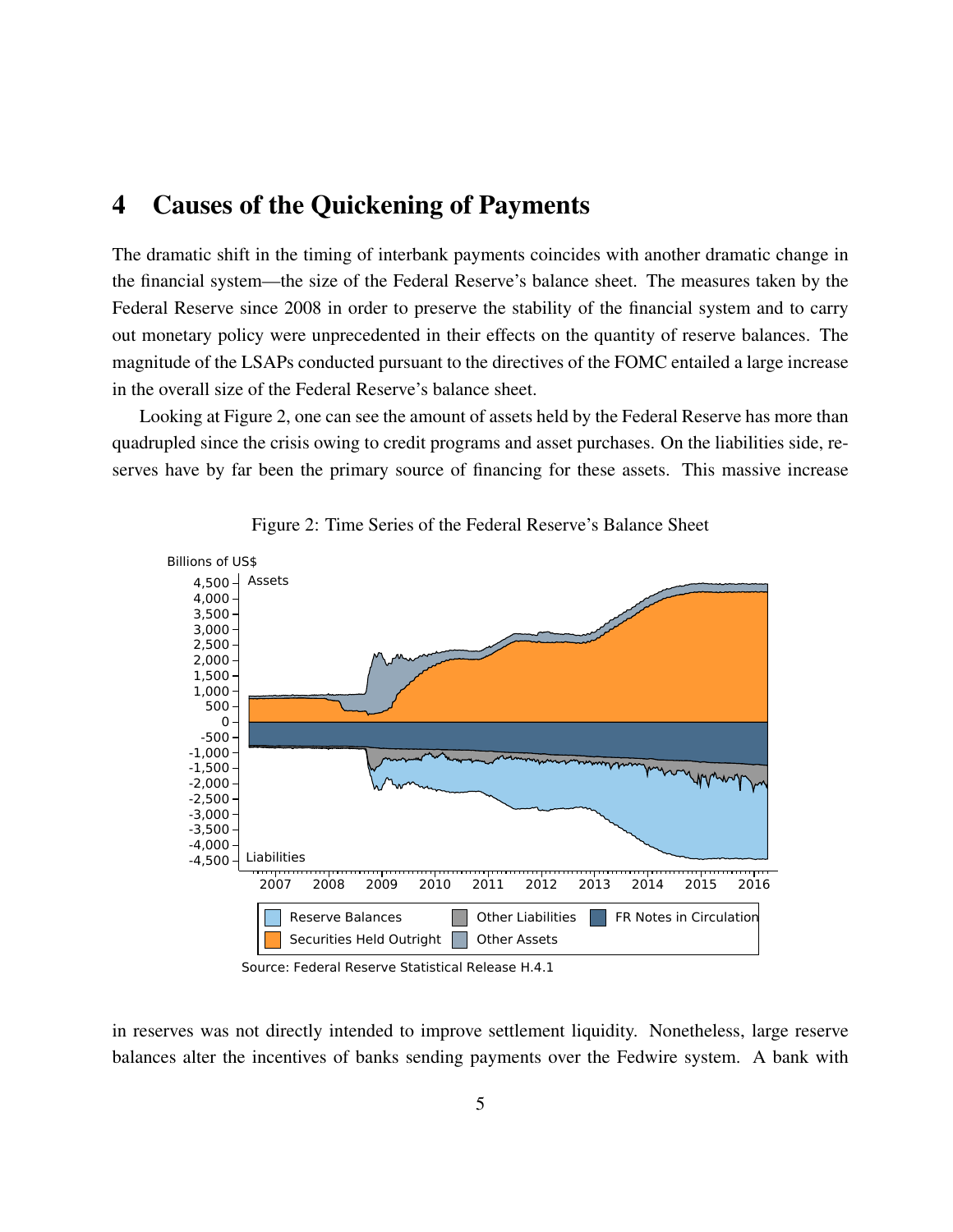pending obligations must choose when to discharge them. There are costs to delaying payments, including the risk of operational problems with payment systems leading to breaches of agreements and reputational costs if customers prefer early payment. There are also benefits to delaying payments. Delaying a payment could reduce the funding costs for the bank by reducing the need to rely on private credit markets or on a costly overdraft in its account with the Federal Reserve. These benefits are especially acute in times of uncertainty about the availability of credit. A large increase in reserves would have the effect of diminishing or eliminating the benefits of delaying payment, however, since banks should have ample liquidity to make payments without reliance on credit.

The primary claim of this analysis is that the increase in the level of system reserves accounts for the vast majority of the quickening of payment timing since 2008. Quantifying and identifying this effect is done with regression analysis and is discussed in the subsequent section.

# <span id="page-7-0"></span>5 Results

In order to more explicitly associate this timing shift with various potential factors, regression analysis is used on the daily time series of the Fedwire timing distribution. Like the model used by [Armantier et al.](#page-19-5) [\(2008\)](#page-19-5), the model consists of 100 linear regressions, one for each percentile of value settled on Fedwire throughout the day. The time period considered is the week after the collapse of Lehman Brothers in September, 2008 to the end of March, 2015.

The dependent variable in each regression is the change in time (in minutes) by which the corresponding percentile of the total Fedwire transfer value of the day, excluding transfers of settlement institutions and transfers for principal and interest payments by  $GSE's$ ,  $3$  has been settled. A number of explanatory variables are utilized (for a complete list, see the [appendix\)](#page-20-0), including the sum of opening reserve balances of all Fedwire participants and many explanatory factors, including calendar effects, measures of the magnitude of activity over Fedwire, the market structure with respect to the distribution of payments and reserves, government policies, and the activity of settlement institutions.

To address the issue of nonstationarity, every variable is differenced from one business day to the next. To address problems of potential serial correlation of the error terms and heteroskedasticity,

<span id="page-7-1"></span> $3$ The value transferred by settlement institutions and principal and interest payments by GSE's were excluded due to the regularity in terms of time and value with which these payments occur.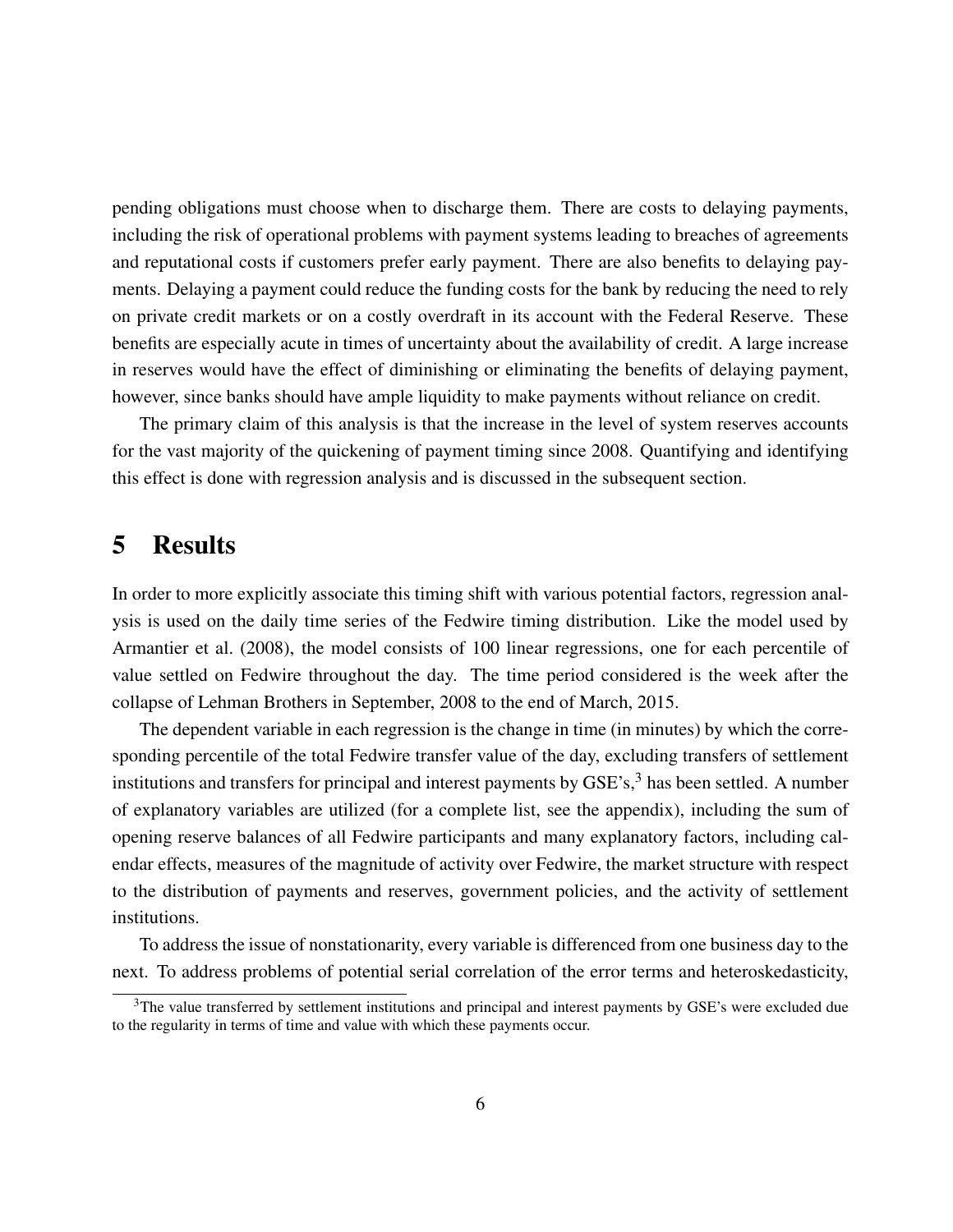the method developed by [Newey and West](#page-19-6) [\(1987\)](#page-19-6) is utilized to correct standard errors. A maximum lag length of 10 is used for the Newey-West procedure.

The model can be specified as the following:

$$
\Delta p_t^1 = \beta_0^1 + \beta_1^1 \Delta OpenBal_t + \beta_2^1 \Delta x_t + \varepsilon_t^1
$$
  
\n
$$
\Delta p_t^2 = \beta_0^2 + \beta_1^2 \Delta OpenBal_t + \beta_2^2 \Delta x_t + \varepsilon_t^2
$$
  
\n...  
\n
$$
\Delta p_t^{100} = \beta_0^{100} + \beta_1^{100} \Delta OpenBal_t + \beta_2^{100} \Delta x_t + \varepsilon_t^{100}
$$

where  $\Delta$  represents the change from one business day to the next. The dependent variable represents the time (expressed as the number of minutes since the beginning of the corresponding day *t*) at which the percentile of Fedwire value *i* has been settled on day *t*. *OpenBal<sup>t</sup>* is the sum of opening balances across Fedwire participants on day  $t$ . And finally  $\mathbf{x}_t$  is a vector of explanatory variables.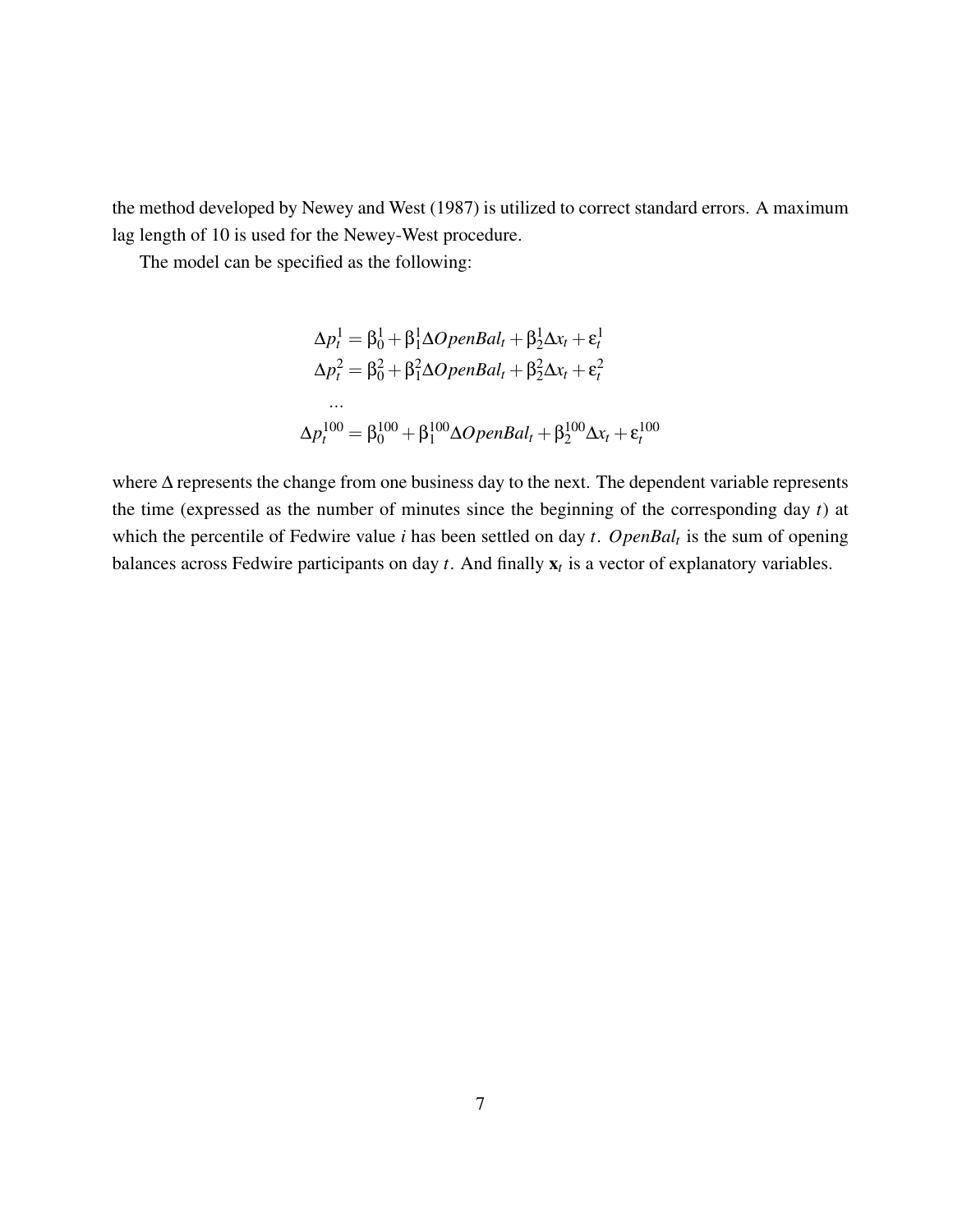<span id="page-9-0"></span>

|                                            |                                                                                                                                                                                                                                                                                                   |                                                                                                                                                                                                                                                                                  |                                                                                                                                                                                                                                                                       |                                                                                                                                                                                                                                                                                                              | Percentile                                                                                                                                                                                                                                                                                |                                                                                                                                                                                                                                                                                                                          |                                                                                                                                                                                                                                                                                                                   |                                                                                                                                                                                                                                                                                                                         |                                                                                                                                                                                                                                                                    |
|--------------------------------------------|---------------------------------------------------------------------------------------------------------------------------------------------------------------------------------------------------------------------------------------------------------------------------------------------------|----------------------------------------------------------------------------------------------------------------------------------------------------------------------------------------------------------------------------------------------------------------------------------|-----------------------------------------------------------------------------------------------------------------------------------------------------------------------------------------------------------------------------------------------------------------------|--------------------------------------------------------------------------------------------------------------------------------------------------------------------------------------------------------------------------------------------------------------------------------------------------------------|-------------------------------------------------------------------------------------------------------------------------------------------------------------------------------------------------------------------------------------------------------------------------------------------|--------------------------------------------------------------------------------------------------------------------------------------------------------------------------------------------------------------------------------------------------------------------------------------------------------------------------|-------------------------------------------------------------------------------------------------------------------------------------------------------------------------------------------------------------------------------------------------------------------------------------------------------------------|-------------------------------------------------------------------------------------------------------------------------------------------------------------------------------------------------------------------------------------------------------------------------------------------------------------------------|--------------------------------------------------------------------------------------------------------------------------------------------------------------------------------------------------------------------------------------------------------------------|
| Explanatory Variables                      | $\frac{10}{-0.0430***}$                                                                                                                                                                                                                                                                           | $\frac{20}{0.0794**}$                                                                                                                                                                                                                                                            | $30\,$                                                                                                                                                                                                                                                                |                                                                                                                                                                                                                                                                                                              | $\frac{50}{0.0539***}$                                                                                                                                                                                                                                                                    |                                                                                                                                                                                                                                                                                                                          |                                                                                                                                                                                                                                                                                                                   |                                                                                                                                                                                                                                                                                                                         | $\frac{90}{0.0108**}$                                                                                                                                                                                                                                              |
| Change in Sum of Opening Balances          |                                                                                                                                                                                                                                                                                                   |                                                                                                                                                                                                                                                                                  | $-0.1509***$                                                                                                                                                                                                                                                          | $\overline{0.1066}$ **                                                                                                                                                                                                                                                                                       |                                                                                                                                                                                                                                                                                           | $\begin{array}{r} 60 \\ -0.0226^* \\ -0.57 \\ -0.0130 \\ -0.0130 \\ -0.0130 \\ -0.0130 \\ -0.0130 \\ -0.019 \\ -0.0130 \\ -0.0130 \\ -0.0130 \\ -0.0130 \\ -0.0130 \\ -0.0020 \\ -0.0030 \\ -0.0030 \\ -0.0030 \\ -0.0030 \\ -0.0030 \\ -0.0030 \\ -0.0030 \\ -0.0030 \\ -0.0030 \\ -0.0030 \\ -0.0030 \\ -0.0030 \\ -0$ | $\begin{array}{r} 70 \\ 700137 \\ -0.0137 \\ -0.0053 \\ -0.0012 \\ -0.0012 \\ -0.0012 \\ -0.0003 \\ -0.0012 \\ -0.0003 \\ -0.0003 \\ -0.0003 \\ -0.0003 \\ -0.00000 \\ -0.00000 \\ -0.00000 \\ -0.00000 \\ -0.00000 \\ -0.00000 \\ -0.00000 \\ -0.00000 \\ -0.00000 \\ -0.00000 \\ -0.00000 \\ -0.0000 \\ -0.000$ | $\begin{array}{r} 80 \\ 0.0042 \\ 0.0035 \\ 0.0035 \\ -0.010 \\ -0.01 \\ 0.0035 \\ -0.01 \\ -0.791 \\ -0.791 \\ -0.035 \\ -0.0035 \\ -0.0035 \\ -0.0045 \\ -0.0045 \\ -0.0045 \\ -0.0045 \\ -0.0045 \\ -0.0045 \\ -0.0045 \\ -0.0045 \\ -0.0045 \\ -0.0045 \\ -0.0045 \\ -0.0045 \\ -0.0045 \\ -0.0045 \\ -0.0045 \\ -$ |                                                                                                                                                                                                                                                                    |
| Effect on Timing                           |                                                                                                                                                                                                                                                                                                   |                                                                                                                                                                                                                                                                                  |                                                                                                                                                                                                                                                                       |                                                                                                                                                                                                                                                                                                              |                                                                                                                                                                                                                                                                                           |                                                                                                                                                                                                                                                                                                                          |                                                                                                                                                                                                                                                                                                                   |                                                                                                                                                                                                                                                                                                                         |                                                                                                                                                                                                                                                                    |
| Change in HHI of Opening Balances          |                                                                                                                                                                                                                                                                                                   | 3:22<br>$-6.12$<br>$-6.13$<br>$-6.13$<br>$-6.13$<br>$-6.13$<br>$-6.13$<br>$-6.13$<br>$-6.13$<br>$-6.13$<br>$-6.13$<br>$-6.13$<br>$-6.13$<br>$-6.13$<br>$-6.13$<br>$-6.13$<br>$-6.13$<br>$-6.13$<br>$-6.13$<br>$-6.13$<br>$-6.13$<br>$-6.13$<br>$-6.13$<br>$-6.13$<br>$-6.13$<br> | $-6.25$<br>$-0.0242$<br>$-0.052$<br>$-0.0537$<br>$-0.0537$<br>$-0.0537$<br>$-0.0537$<br>$-0.0537$<br>$-0.0537$<br>$-0.0537$<br>$-0.0537$<br>$-0.054$<br>$-0.054$<br>$-0.054$<br>$-0.054$<br>$-0.052$<br>$-0.0537$<br>$-0.0537$<br>$-0.0537$<br>$-0.0537$<br>$-0.0537$ | $\begin{array}{l} 4.32\\ -0.0206\\ -0.0206\\ -0.0303\\ -0.0303\\ -0.0308\\ -0.0308\\ -0.0308\\ -0.0308\\ -0.0308\\ -0.0578\\ -0.0578\\ -0.0151\\ -0.1111\\ -0.1424**\\ -0.15\\ -0.1961***\\ -0.1961***\\ -0.1961***\\ -0.1961***\\ -0.1961***\\ -0.1961***\\ -0.1961***\\ -0.1961***\\ -0.1961***\\ -0.1961$ | $\begin{array}{l} 17 \\ 200038 \\ 0.00018 \\ 0.00018 \\ 0.0018 \\ 0.0018 \\ 0.0018 \\ 0.0018 \\ 0.0018 \\ 0.0018 \\ 0.0018 \\ 0.00034 \\ 0.00034 \\ 0.00034 \\ 0.00034 \\ 0.00034 \\ 0.00034 \\ 0.00034 \\ 0.00034 \\ 0.00034 \\ 0.00034 \\ 0.00034 \\ 0.00034 \\ 0.00034 \\ 0.00034 \\ $ |                                                                                                                                                                                                                                                                                                                          |                                                                                                                                                                                                                                                                                                                   |                                                                                                                                                                                                                                                                                                                         | $\begin{array}{l} 277\\ 0.0072\\ 0.0034\\ 0.0034\\ 0.0034\\ 0.0034\\ 0.0034\\ 0.0034\\ 0.0034\\ 0.0034\\ 0.004\\ 0.004\\ 0.0034\\ 0.004\\ 0.0034\\ 0.0034\\ 0.0034\\ 0.0034\\ 0.0034\\ 0.0034\\ 0.0034\\ 0.0034\\ 0.0034\\ 0.0034\\ 0.0034\\ 0.0034\\ 0.0034\\ 0.$ |
| Effect on Timing                           |                                                                                                                                                                                                                                                                                                   |                                                                                                                                                                                                                                                                                  |                                                                                                                                                                                                                                                                       |                                                                                                                                                                                                                                                                                                              |                                                                                                                                                                                                                                                                                           |                                                                                                                                                                                                                                                                                                                          |                                                                                                                                                                                                                                                                                                                   |                                                                                                                                                                                                                                                                                                                         |                                                                                                                                                                                                                                                                    |
| Change in Customer Transfer Value          |                                                                                                                                                                                                                                                                                                   |                                                                                                                                                                                                                                                                                  |                                                                                                                                                                                                                                                                       |                                                                                                                                                                                                                                                                                                              |                                                                                                                                                                                                                                                                                           |                                                                                                                                                                                                                                                                                                                          |                                                                                                                                                                                                                                                                                                                   |                                                                                                                                                                                                                                                                                                                         |                                                                                                                                                                                                                                                                    |
| Effect on Timing                           |                                                                                                                                                                                                                                                                                                   |                                                                                                                                                                                                                                                                                  |                                                                                                                                                                                                                                                                       |                                                                                                                                                                                                                                                                                                              |                                                                                                                                                                                                                                                                                           |                                                                                                                                                                                                                                                                                                                          |                                                                                                                                                                                                                                                                                                                   |                                                                                                                                                                                                                                                                                                                         |                                                                                                                                                                                                                                                                    |
| Volume<br>Change in Brokered Federal Funds |                                                                                                                                                                                                                                                                                                   |                                                                                                                                                                                                                                                                                  |                                                                                                                                                                                                                                                                       |                                                                                                                                                                                                                                                                                                              |                                                                                                                                                                                                                                                                                           |                                                                                                                                                                                                                                                                                                                          |                                                                                                                                                                                                                                                                                                                   |                                                                                                                                                                                                                                                                                                                         |                                                                                                                                                                                                                                                                    |
| Effect on Timing                           |                                                                                                                                                                                                                                                                                                   |                                                                                                                                                                                                                                                                                  |                                                                                                                                                                                                                                                                       |                                                                                                                                                                                                                                                                                                              |                                                                                                                                                                                                                                                                                           |                                                                                                                                                                                                                                                                                                                          |                                                                                                                                                                                                                                                                                                                   |                                                                                                                                                                                                                                                                                                                         |                                                                                                                                                                                                                                                                    |
| Change in Target Federal Funds Rate        |                                                                                                                                                                                                                                                                                                   |                                                                                                                                                                                                                                                                                  |                                                                                                                                                                                                                                                                       |                                                                                                                                                                                                                                                                                                              |                                                                                                                                                                                                                                                                                           |                                                                                                                                                                                                                                                                                                                          |                                                                                                                                                                                                                                                                                                                   |                                                                                                                                                                                                                                                                                                                         |                                                                                                                                                                                                                                                                    |
| Effect on Timing                           |                                                                                                                                                                                                                                                                                                   |                                                                                                                                                                                                                                                                                  |                                                                                                                                                                                                                                                                       |                                                                                                                                                                                                                                                                                                              |                                                                                                                                                                                                                                                                                           |                                                                                                                                                                                                                                                                                                                          |                                                                                                                                                                                                                                                                                                                   |                                                                                                                                                                                                                                                                                                                         |                                                                                                                                                                                                                                                                    |
| Change in Deviation from Target Rate       |                                                                                                                                                                                                                                                                                                   |                                                                                                                                                                                                                                                                                  |                                                                                                                                                                                                                                                                       |                                                                                                                                                                                                                                                                                                              |                                                                                                                                                                                                                                                                                           |                                                                                                                                                                                                                                                                                                                          |                                                                                                                                                                                                                                                                                                                   |                                                                                                                                                                                                                                                                                                                         |                                                                                                                                                                                                                                                                    |
| Effect on Timing                           |                                                                                                                                                                                                                                                                                                   |                                                                                                                                                                                                                                                                                  |                                                                                                                                                                                                                                                                       |                                                                                                                                                                                                                                                                                                              |                                                                                                                                                                                                                                                                                           |                                                                                                                                                                                                                                                                                                                          |                                                                                                                                                                                                                                                                                                                   |                                                                                                                                                                                                                                                                                                                         |                                                                                                                                                                                                                                                                    |
| Change in Extension of Fedwire Hours       |                                                                                                                                                                                                                                                                                                   |                                                                                                                                                                                                                                                                                  |                                                                                                                                                                                                                                                                       |                                                                                                                                                                                                                                                                                                              |                                                                                                                                                                                                                                                                                           |                                                                                                                                                                                                                                                                                                                          |                                                                                                                                                                                                                                                                                                                   |                                                                                                                                                                                                                                                                                                                         |                                                                                                                                                                                                                                                                    |
| Effect on Timing                           |                                                                                                                                                                                                                                                                                                   |                                                                                                                                                                                                                                                                                  |                                                                                                                                                                                                                                                                       |                                                                                                                                                                                                                                                                                                              |                                                                                                                                                                                                                                                                                           |                                                                                                                                                                                                                                                                                                                          |                                                                                                                                                                                                                                                                                                                   |                                                                                                                                                                                                                                                                                                                         |                                                                                                                                                                                                                                                                    |
| Change in Value of Tri-Party Repo          |                                                                                                                                                                                                                                                                                                   |                                                                                                                                                                                                                                                                                  |                                                                                                                                                                                                                                                                       |                                                                                                                                                                                                                                                                                                              |                                                                                                                                                                                                                                                                                           |                                                                                                                                                                                                                                                                                                                          |                                                                                                                                                                                                                                                                                                                   |                                                                                                                                                                                                                                                                                                                         |                                                                                                                                                                                                                                                                    |
| Effect on Timing                           |                                                                                                                                                                                                                                                                                                   |                                                                                                                                                                                                                                                                                  |                                                                                                                                                                                                                                                                       |                                                                                                                                                                                                                                                                                                              |                                                                                                                                                                                                                                                                                           |                                                                                                                                                                                                                                                                                                                          |                                                                                                                                                                                                                                                                                                                   |                                                                                                                                                                                                                                                                                                                         |                                                                                                                                                                                                                                                                    |
| Change in Volume (Non-Settlement)          |                                                                                                                                                                                                                                                                                                   |                                                                                                                                                                                                                                                                                  |                                                                                                                                                                                                                                                                       |                                                                                                                                                                                                                                                                                                              |                                                                                                                                                                                                                                                                                           |                                                                                                                                                                                                                                                                                                                          |                                                                                                                                                                                                                                                                                                                   |                                                                                                                                                                                                                                                                                                                         |                                                                                                                                                                                                                                                                    |
| Effect on Timing                           |                                                                                                                                                                                                                                                                                                   |                                                                                                                                                                                                                                                                                  |                                                                                                                                                                                                                                                                       |                                                                                                                                                                                                                                                                                                              |                                                                                                                                                                                                                                                                                           |                                                                                                                                                                                                                                                                                                                          |                                                                                                                                                                                                                                                                                                                   |                                                                                                                                                                                                                                                                                                                         |                                                                                                                                                                                                                                                                    |
| Change in HHI of Value Sent                |                                                                                                                                                                                                                                                                                                   |                                                                                                                                                                                                                                                                                  |                                                                                                                                                                                                                                                                       |                                                                                                                                                                                                                                                                                                              |                                                                                                                                                                                                                                                                                           |                                                                                                                                                                                                                                                                                                                          |                                                                                                                                                                                                                                                                                                                   |                                                                                                                                                                                                                                                                                                                         |                                                                                                                                                                                                                                                                    |
| Effect on Timing                           |                                                                                                                                                                                                                                                                                                   |                                                                                                                                                                                                                                                                                  |                                                                                                                                                                                                                                                                       |                                                                                                                                                                                                                                                                                                              |                                                                                                                                                                                                                                                                                           |                                                                                                                                                                                                                                                                                                                          |                                                                                                                                                                                                                                                                                                                   |                                                                                                                                                                                                                                                                                                                         |                                                                                                                                                                                                                                                                    |
| Change in ON RRP Deliveries                |                                                                                                                                                                                                                                                                                                   |                                                                                                                                                                                                                                                                                  |                                                                                                                                                                                                                                                                       |                                                                                                                                                                                                                                                                                                              |                                                                                                                                                                                                                                                                                           |                                                                                                                                                                                                                                                                                                                          |                                                                                                                                                                                                                                                                                                                   |                                                                                                                                                                                                                                                                                                                         |                                                                                                                                                                                                                                                                    |
| Effect on Timing                           |                                                                                                                                                                                                                                                                                                   |                                                                                                                                                                                                                                                                                  |                                                                                                                                                                                                                                                                       |                                                                                                                                                                                                                                                                                                              |                                                                                                                                                                                                                                                                                           |                                                                                                                                                                                                                                                                                                                          |                                                                                                                                                                                                                                                                                                                   |                                                                                                                                                                                                                                                                                                                         |                                                                                                                                                                                                                                                                    |
| Change in ON RRP Returns                   |                                                                                                                                                                                                                                                                                                   |                                                                                                                                                                                                                                                                                  |                                                                                                                                                                                                                                                                       |                                                                                                                                                                                                                                                                                                              |                                                                                                                                                                                                                                                                                           |                                                                                                                                                                                                                                                                                                                          |                                                                                                                                                                                                                                                                                                                   |                                                                                                                                                                                                                                                                                                                         |                                                                                                                                                                                                                                                                    |
| Effect on Timing                           |                                                                                                                                                                                                                                                                                                   |                                                                                                                                                                                                                                                                                  |                                                                                                                                                                                                                                                                       |                                                                                                                                                                                                                                                                                                              |                                                                                                                                                                                                                                                                                           |                                                                                                                                                                                                                                                                                                                          |                                                                                                                                                                                                                                                                                                                   |                                                                                                                                                                                                                                                                                                                         |                                                                                                                                                                                                                                                                    |
| Change in Credit Risk Policy               |                                                                                                                                                                                                                                                                                                   |                                                                                                                                                                                                                                                                                  |                                                                                                                                                                                                                                                                       |                                                                                                                                                                                                                                                                                                              |                                                                                                                                                                                                                                                                                           |                                                                                                                                                                                                                                                                                                                          |                                                                                                                                                                                                                                                                                                                   |                                                                                                                                                                                                                                                                                                                         |                                                                                                                                                                                                                                                                    |
| Effect on Timing                           | $\begin{array}{cccc} +149\\ -0191\\ -0193\\ -0.0039\\ -0.0039\\ -0.0039\\ -0.0039\\ -0.0039\\ -0.0039\\ -0.0039\\ -0.0030\\ -0.0030\\ -0.0030\\ -0.0030\\ -0.0030\\ -0.0030\\ -0.0030\\ -0.0030\\ -0.0030\\ -0.0030\\ -0.0030\\ -0.0030\\ -0.0030\\ -0.0030\\ -0.0030\\ -0.0030\\ -0.0030\\ -0.0$ |                                                                                                                                                                                                                                                                                  |                                                                                                                                                                                                                                                                       | 0:25                                                                                                                                                                                                                                                                                                         |                                                                                                                                                                                                                                                                                           | $0:08$                                                                                                                                                                                                                                                                                                                   |                                                                                                                                                                                                                                                                                                                   |                                                                                                                                                                                                                                                                                                                         |                                                                                                                                                                                                                                                                    |
| Actual Change in Timing                    |                                                                                                                                                                                                                                                                                                   | $-2:40$<br>1536                                                                                                                                                                                                                                                                  | $-3:53$                                                                                                                                                                                                                                                               | $-3:52$<br>1536                                                                                                                                                                                                                                                                                              |                                                                                                                                                                                                                                                                                           |                                                                                                                                                                                                                                                                                                                          |                                                                                                                                                                                                                                                                                                                   |                                                                                                                                                                                                                                                                                                                         |                                                                                                                                                                                                                                                                    |
| Number of Observations                     | $-2.00$<br>1536                                                                                                                                                                                                                                                                                   |                                                                                                                                                                                                                                                                                  |                                                                                                                                                                                                                                                                       |                                                                                                                                                                                                                                                                                                              | $-2:51$<br>1536                                                                                                                                                                                                                                                                           | $-2.05$<br>1536                                                                                                                                                                                                                                                                                                          | $-1:20$<br>1536                                                                                                                                                                                                                                                                                                   | $-0:44$<br>1536                                                                                                                                                                                                                                                                                                         | $-0.17$<br>1536                                                                                                                                                                                                                                                    |
| Notes: ***p<0.01, **p<0.05, *p<0.10        |                                                                                                                                                                                                                                                                                                   |                                                                                                                                                                                                                                                                                  |                                                                                                                                                                                                                                                                       |                                                                                                                                                                                                                                                                                                              |                                                                                                                                                                                                                                                                                           |                                                                                                                                                                                                                                                                                                                          |                                                                                                                                                                                                                                                                                                                   |                                                                                                                                                                                                                                                                                                                         |                                                                                                                                                                                                                                                                    |

Table 1: Regression Results Table 1: Regression Results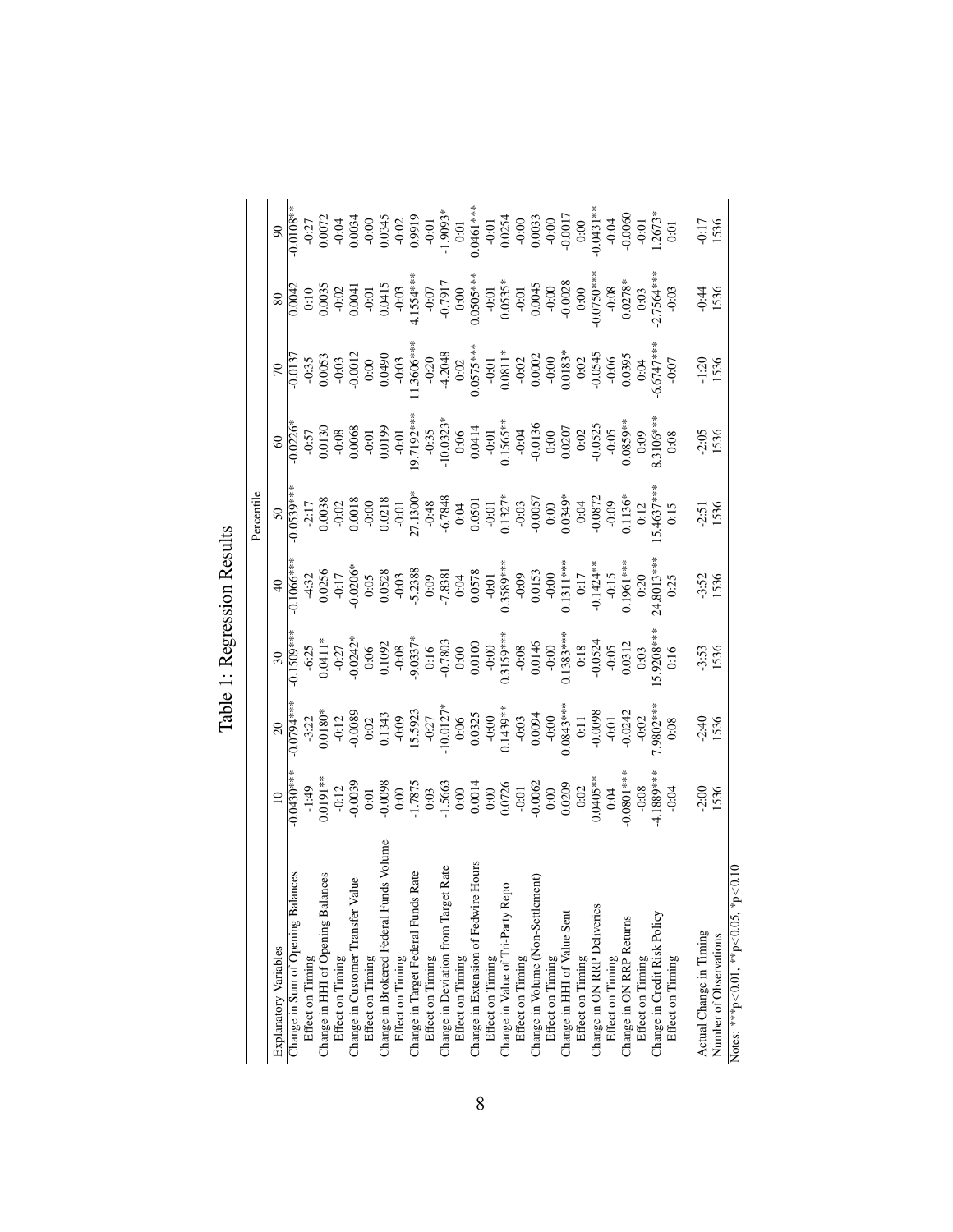Regression results for deciles 10 to 90 along with the estimated timing effect of each variable on timing are shown in Table [1.](#page-9-0) After controlling for a multitude of factors, the coefficients for opening balances are significant at the 99% level in 6 of the 9 deciles. Furthermore, with the exception of the insignificant coefficient of the 80*th* percentile, the coefficient in every decile is negative, indicating that, under the assumption that the distribution of the timing of payment requests into banks have remained stable, an increase in reserves quickens the rate of payment settlement. Figure [3](#page-10-0) shows graphically the coefficient for the 5*th* through 99*th* percentiles of time.



<span id="page-10-0"></span>Figure 3: Coefficients on the Sum of Opening Balances

Sources: The Federal Reserve Bank of New York, authors' calculations. Notes: Independent OLS regressions with Newey-West standard errors (max lag = 10) for the 5th-99th percentile of value time. The color of the point indicates the significance of the coefficient: blue =  $1\%$ , light blue =  $5\%$ , dark gray = insignificant

In addition to being statistically significant, the time change associated with the daily changes in reserve balances are shown to be extremely large. In every decile, the sum of opening reserve balances explains the majority of the timing decrease, shown clearly in Figure [4.](#page-11-0)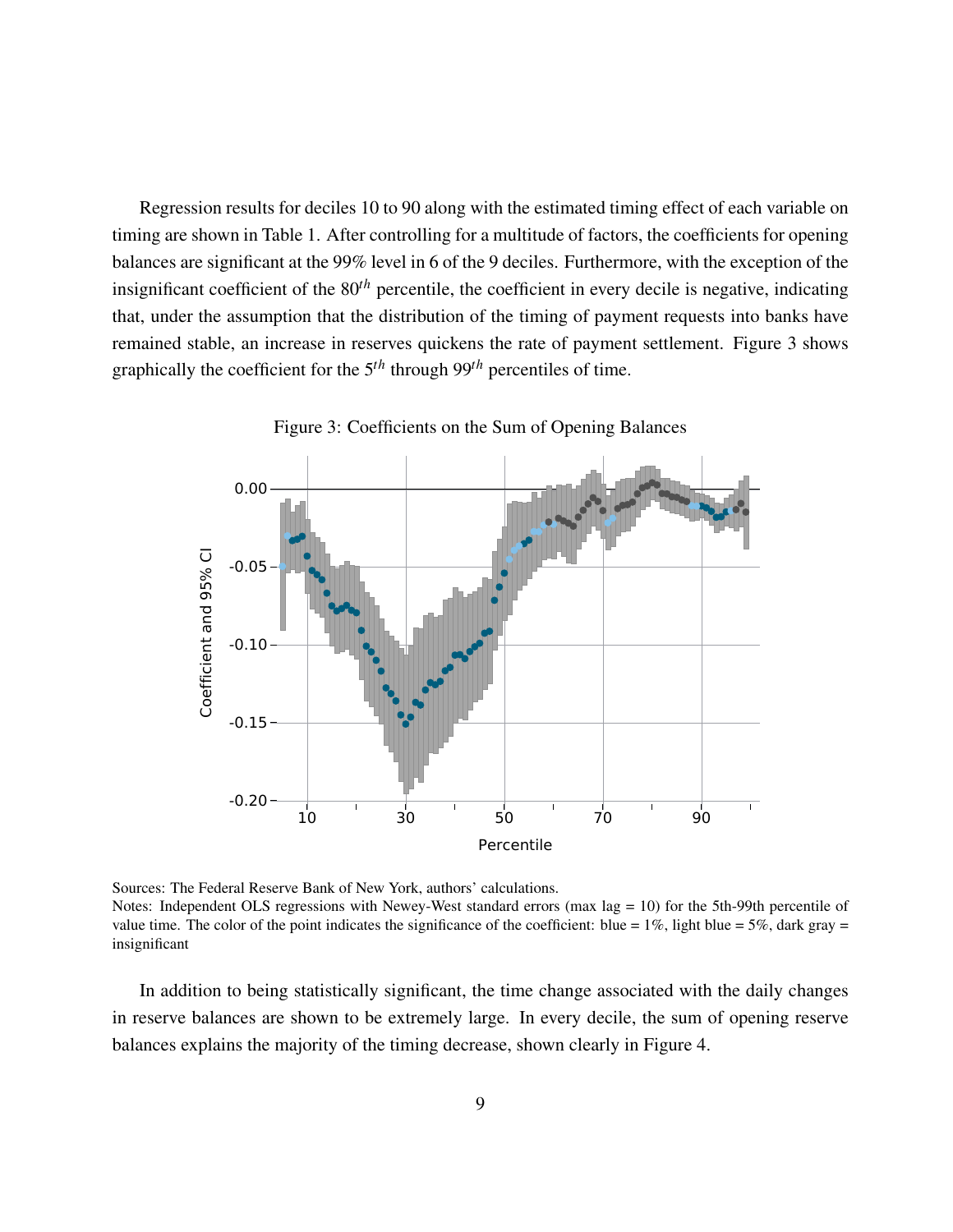In addition to the controls mentioned in the appendix, the robustness of the results was also verified with regard to other liquid securities and different payment types. The coefficients on opening balance were found to be robust after controlling for a weekly time series of treasury and agency holdings by U.S. commercial banks (from the H.8 statistical release) as a proxy for liquid holdings more generally, suggesting that reserves are treated very differently by banks than other forms of liquid assets, even at low rates of interest.



<span id="page-11-0"></span>Figure 4: Predicted Timing Impact of Opening Balances

Figure [5](#page-12-0) plots the coefficients for a number of variables related to the magnitude of activity in the payment and settlement system. Of the measures of payment activity, significant effects are not observed with the exception of a proxy for payments associated with tri-party repo. There is a statistically significant relationship between high levels of tri-party repo activity and slower payments on Fedwire. Over the time time period, however, this effect appears to be relatively small in magnitude (a few minutes—see Table [1\)](#page-9-0).

The full range of the coefficients for variables related to government policy are shown in Figure [6.](#page-13-0) The indicator for the days on which GSEs dispense principal and interest payments for mortgage backed securities is highly significant. Payments tend to be quicker on these days, which is consistent with the early payments made to banks by the GSEs. Operating hours are extended when the Fedwire Funds service accedes to customer requests, under certain circumstances, to op-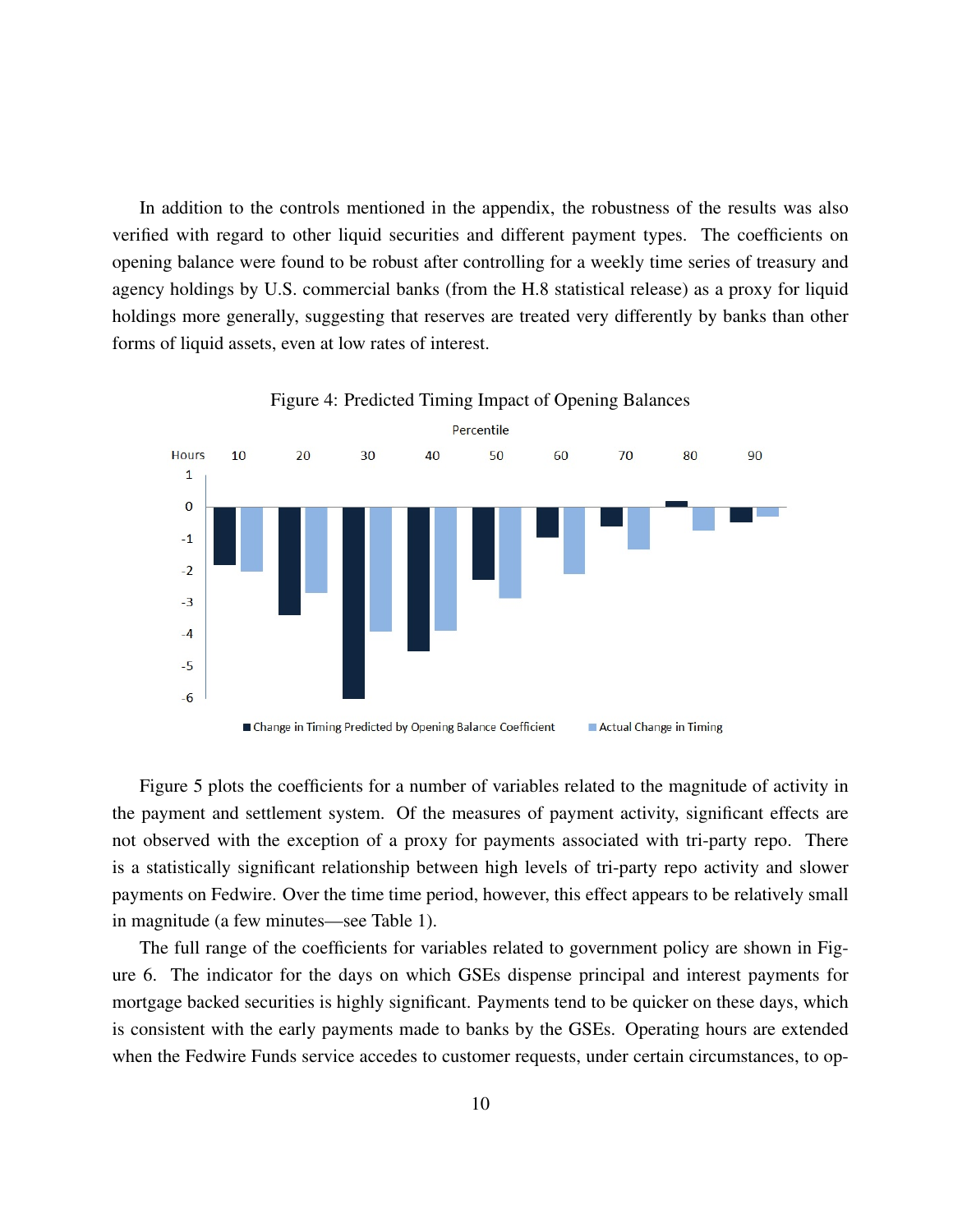

<span id="page-12-0"></span>Figure 5: Coefficients on Payment System Activity Variables

Sources: The Federal Reserve Bank of New York, authors' calculations. Notes: Independent OLS regressions with Newey-West standard errors (max lag = 10) for the 5th-99th percentile of value time. The color of the point indicates the significance of the coefficient: blue =  $1\%$ , light blue =  $5\%$ , dark gray =

insignificant

erate beyond normal hours. Not surprisingly, such actions tend to delay the settlement of payments on Fedwire, particularly in the late percentiles of the Fedwire time distribution. The value of ON RRP deliveries tend to quicken payments slightly and the value of ON RRP returns tends to delay payments slightly, though the intuition for this phenomenon is unclear. A dummy variable was added for the change in the risk policy on March 24, 2011, which does not take into account expectations and learning about the change, and we do not believe that the significant effect found was a permanent effect.

Figure [7](#page-14-0) shows the coefficients for variables related to the activity of settlement institutions whose operations involve using the Fedwire Funds system. The payment activity of settlement institutions, which is excluded from the timing distribution measured by the dependent variable, does not appear to effect the timing distribution of Fedwire payments outside of their operations, perhaps because of the regularity of the timing of such payments.

Fedwire payments tend to settle more quickly across nearly all of the calendar effects included. The days we included are days on which there is typically a high value of payments settled, and for which there may be increased urgency for early settlement. The coefficients for calendar effects are shown in Figure [8.](#page-15-0)

The more concentrated the value of payments on Fedwire, the slower the payments tend to be settled. This is possibly due to the heightened strategic nature of payment timing as fewer participants await receipt of payments from others. The coefficients for two measures of concentration—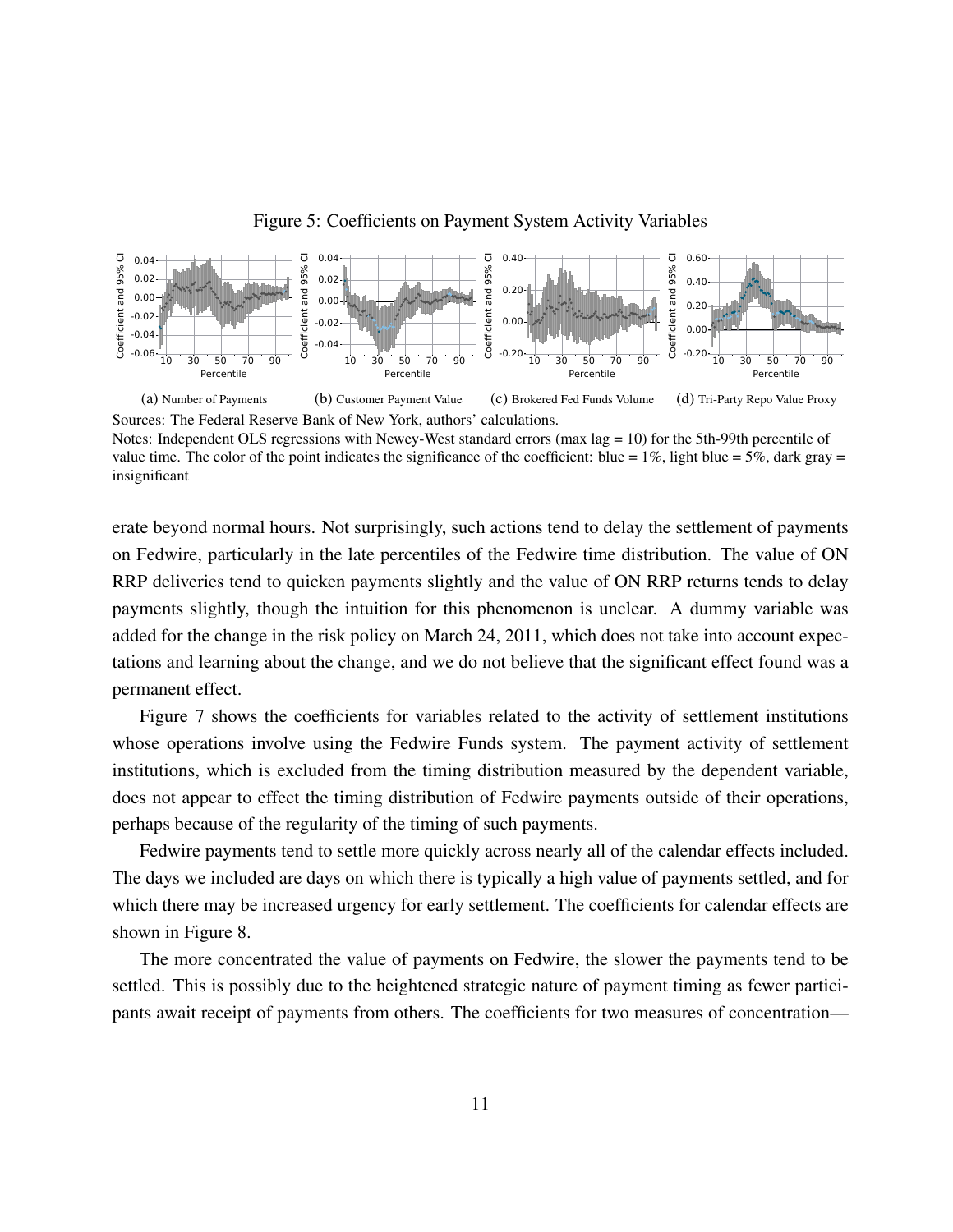

#### <span id="page-13-0"></span>Figure 6: Coefficients on Government Policy Variables

Notes: Independent OLS regressions with Newey-West standard errors (max lag = 10) for the 5th-99th percentile of value time. The color of the point indicates the significance of the coefficient: blue =  $1\%$ , light blue =  $5\%$ , dark gray = insignificant

the Herfindahl-Hirschman Index of the opening balances on Fedwire and the Herfindahl Hirschman Index of the value sent over Fedwire–are shown in Figure [9.](#page-15-1)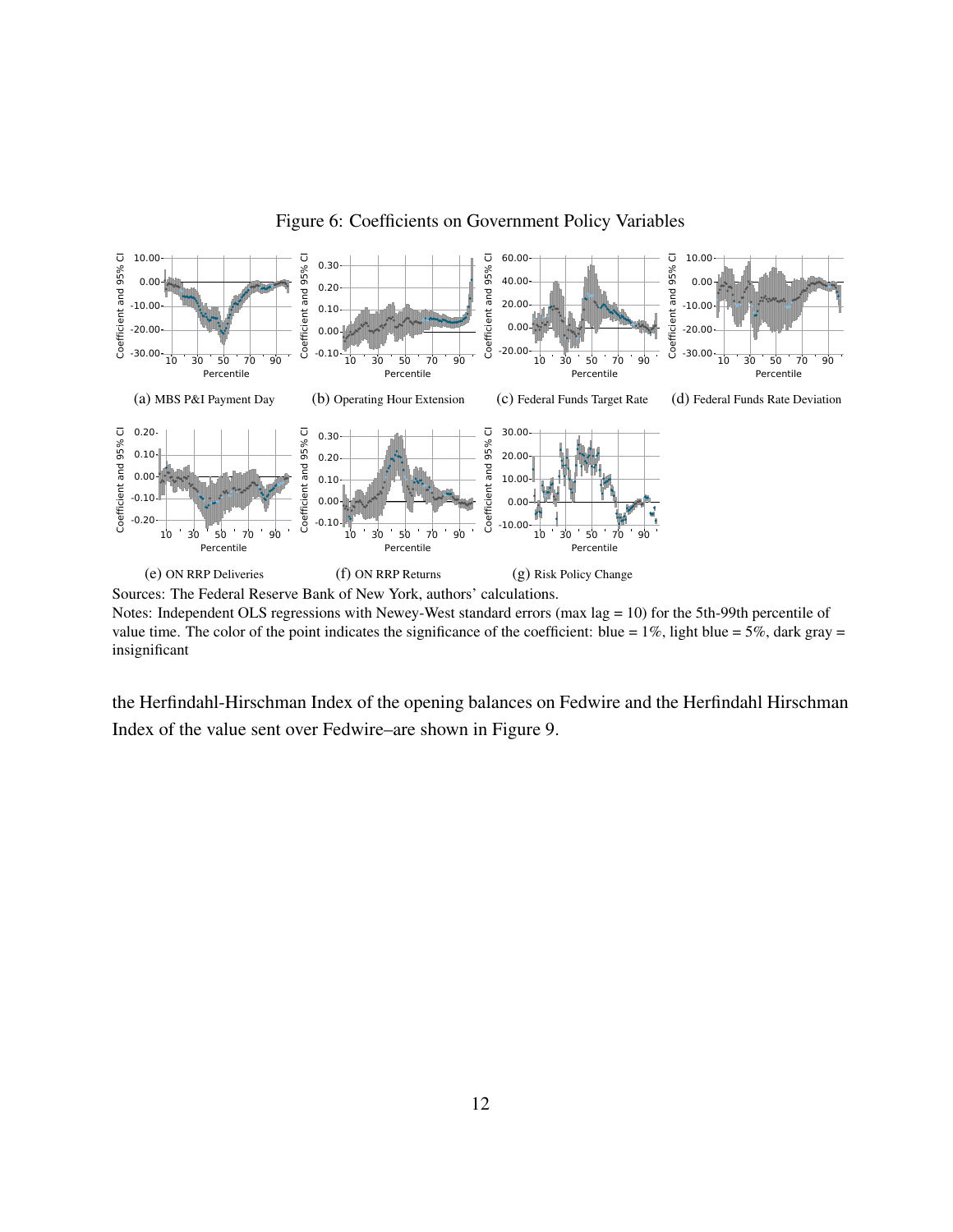

<span id="page-14-0"></span>Figure 7: Coefficients on Settlement Institution Variables

Sources: The Federal Reserve Bank of New York, authors' calculations.

Notes: Independent OLS regressions with Newey-West standard errors (max lag = 10) for the 5th-99th percentile of value time. The color of the point indicates the significance of the coefficient: blue =  $1\%$ , light blue =  $5\%$ , dark gray = insignificant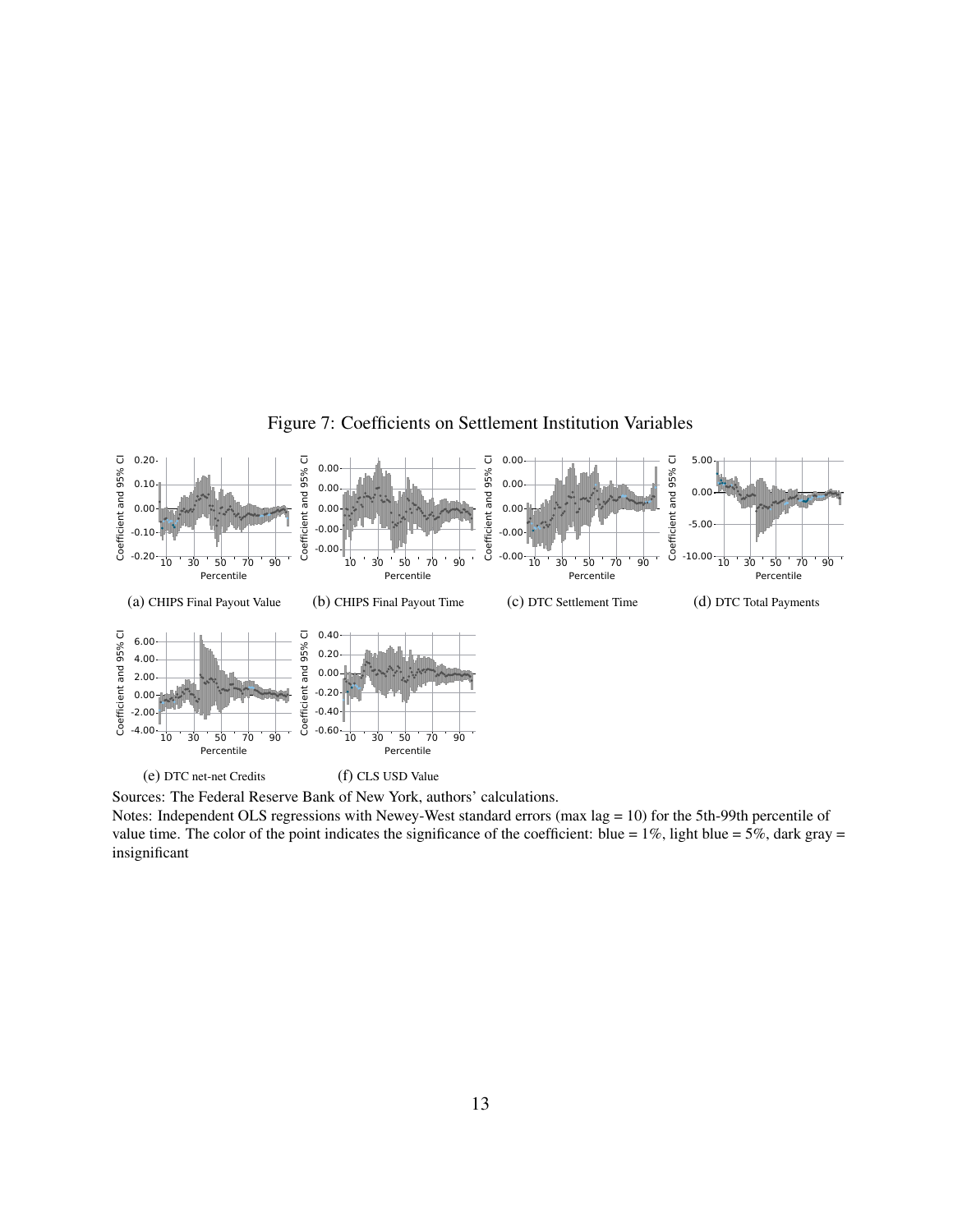

#### <span id="page-15-0"></span>Figure 8: Coefficients on Calendar Variables

(e) Last Five Days of the Year

Sources: The Federal Reserve Bank of New York, authors' calculations.

Notes: Independent OLS regressions with Newey-West standard errors (max lag = 10) for the 5th-99th percentile of value time. The color of the point indicates the significance of the coefficient: blue =  $1\%$ , light blue =  $5\%$ , dark gray = insignificant

Percentile

<span id="page-15-1"></span>



(a) HHI of Opening Balances (b) HHI of Fedwire Value

Sources: The Federal Reserve Bank of New York, authors' calculations.

Notes: Independent OLS regressions with Newey-West standard errors (max lag = 10) for the 5th-99th percentile of value time. The color of the point indicates the significance of the coefficient: blue =  $1\%$ , light blue =  $5\%$ , dark gray = insignificant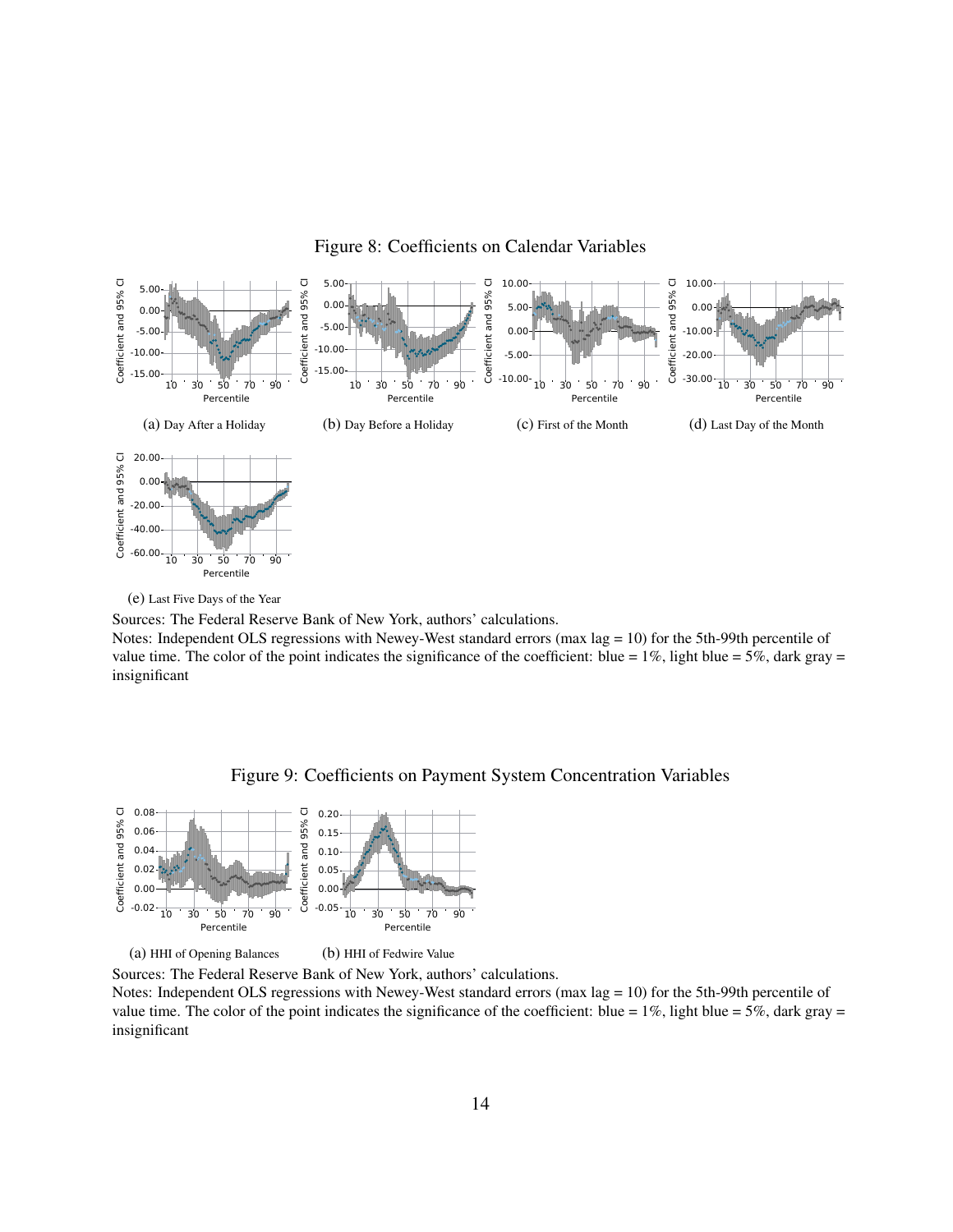# <span id="page-16-0"></span>6 Discussion

The effect of this reserve-driven quickening of payments on payment system risk is twofold. First, it has decreased greatly the extent to which Fedwire participants are relying on intraday credit (see Figure [10\)](#page-16-1) from the Federal Reserve in order to make payments. The level of overdrafts among Fedwire participants has dropped dramatically since the crisis, likely owing to the increasing quantity of reserves in the banking system. This reduced reliance on credit has minimized the potential for losses for the Federal Reserve, and decreased the costs for banks that make payments that could otherwise lead to an overdraft in their accounts. Large reserve balances thus achieve the aims set out by the revised PSR policy of 2008–to reduce the credit exposure of Federal Reserve Banks while simultaneously increasing payment liquidity.

<span id="page-16-1"></span>

Figure 10: A Time Series of Daylight Overdraft Use by Maintenance Period

Sources: The Federal Reserve Board, authors' calculations.

Second, earlier payment settlement reduces risk in the payment system itself. Delays in the discharging of obligations increases the potential for harm to the financial system should an operational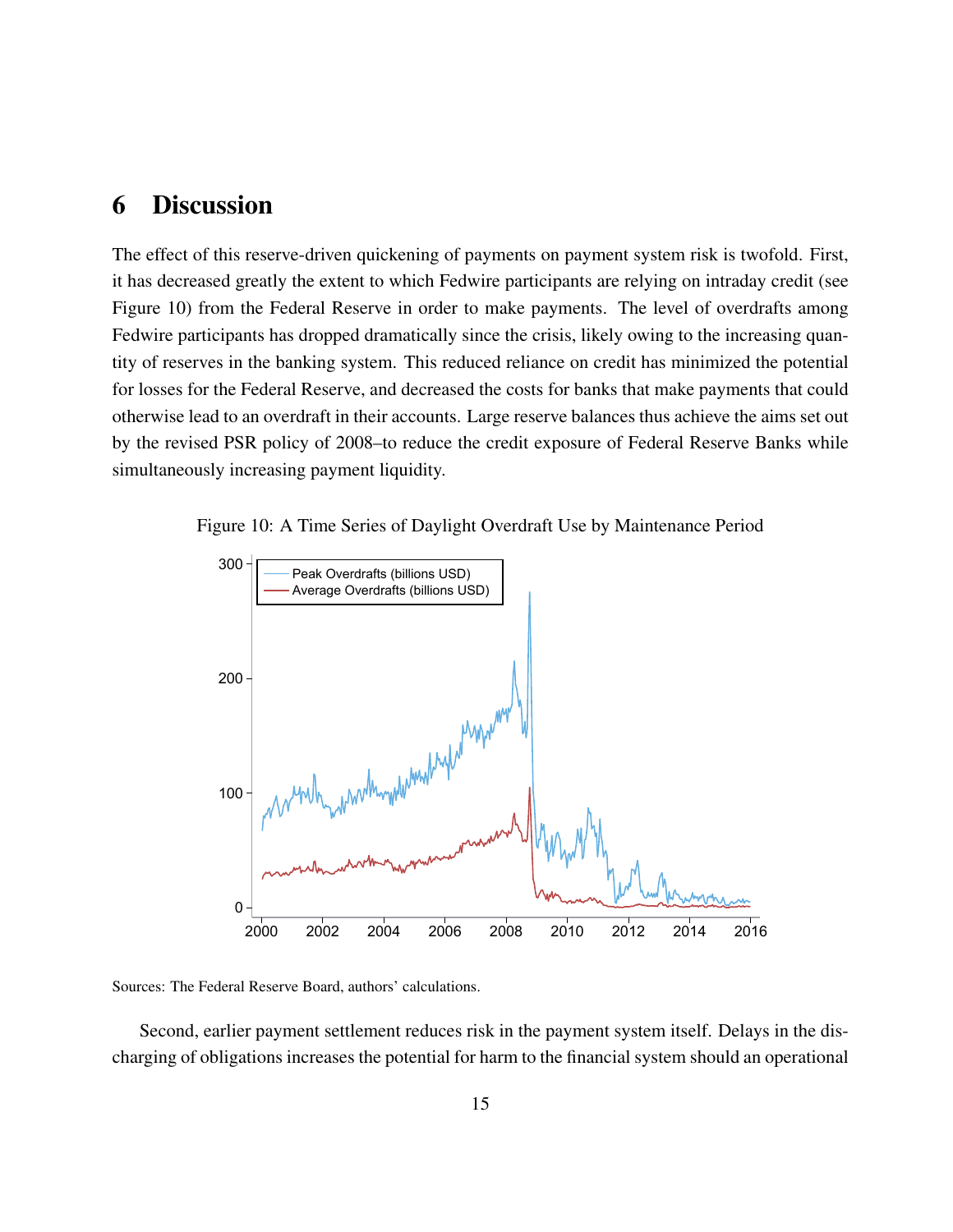disruption in the payment systems occur at some point after the opening of Fedwire. Delays in this case are undesirable for an individual bank, since the disruption could lead to a breach of contract that entails both explicit and reputational costs. This is also undesirable for the financial system as a whole, as it could lead to more widespread coordination failures.

One source of funding for banks is expected incoming payments (see [McAndrews and Rajan](#page-19-7) [\(2000\)](#page-19-7)). For example, in order to have ample liquidity to make a payment to Bank C, Bank A may be waiting on the receipt of a payment from Bank B. If a disruption occurs resulting in Bank B being unable to meet its obligations, Bank A may be unable to make good on its obligation to Bank C, which in turn could affect Bank Cs counterparties and so on. This interconnectedness can cause spillover effects when certain aspects of the payment system are interrupted, such the effects following the events of September 11, 2001. Damage to communications systems in Lower Manhattan led to the inability of many banks to complete payments and resulted in heavy use of the discount window across the system as other banks received fewer payments than expected [\(McAndrews and](#page-19-8) [Potter, 2002\)](#page-19-8).

Fewer delays in intraday payments reduces the amount of unfulfilled obligations should a disruption occur. Furthermore, higher reserve balances reduce the extent to which financial institutions must rely on incoming payments as a source of liquidity. This limits the impact of idiosyncratic shocks, such as an isolated bank failure or a geographically-limited disruptive event, to the functioning of the payment system as a whole.

While high reserve balances are the result of extraordinary monetary policy measures, policy normalization does not necessarily entail that the benefits of a high reserve balance system must be relinquished. New tools at the Federal Reserves disposal in the implementation of monetary policy can accommodate control over the policy rate even in a high-reserve balance environment. The two primary tools are interest on excess reserves (IOER) and the Overnight Reserve Repurchase Agreement (ON RRP) facility. The authority to pay interest on reserves was granted to the Federal Reserve System by the Financial Services Regulatory Relief Act of 2006 and was planned to go into effect on October 1, 2011. The effective date was pushed forward to October 1, 2008, however, by the Emergency Economic Stabilization Act of 2008.<sup>[4](#page-17-0)</sup> The ON RRP facility allows a wider set of counterparties to make collateralized overnight loans to the Federal Reserve Bank of New York.

<span id="page-17-0"></span><sup>4</sup>For more information on interest on reserves, see [http://www.federalreserve.gov/monetarypolicy/reqresbalances.](http://www.federalreserve.gov/monetarypolicy/reqresbalances.htm) [htm](http://www.federalreserve.gov/monetarypolicy/reqresbalances.htm)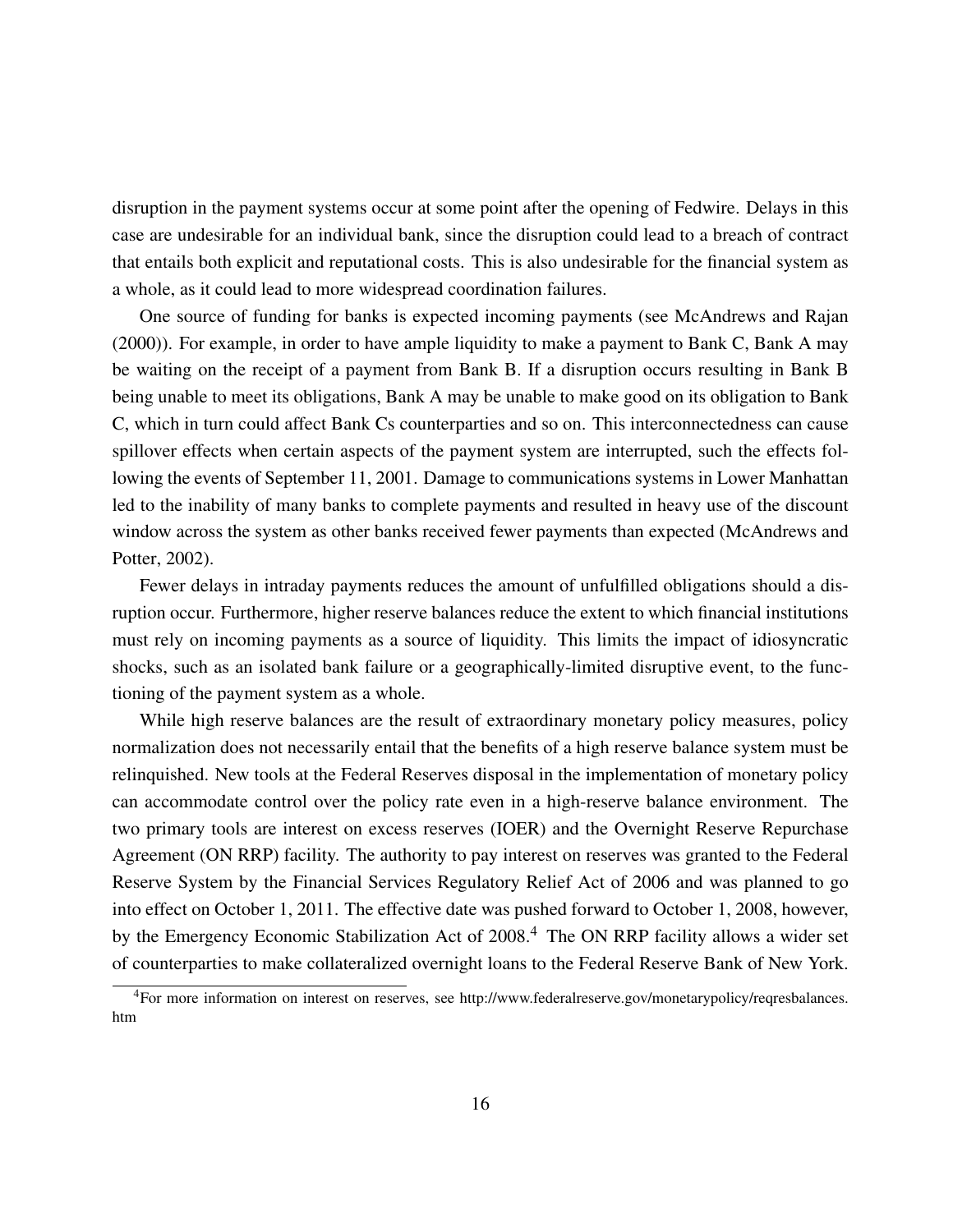The FOMC announced in September 2014 its intention to use the ON RRP facility as needed to help control the federal funds rate.<sup>[5](#page-18-1)</sup>

While traditionally monetary policy has been carried out by carefully rationing the amount of reserve balances in the financial system, these new policy tools can break this link by supplanting it with a floor system, whereby market participants will have no incentive to lend to one another at rates below those offered by the Federal Reserve [\(Keister et al., 2008\)](#page-19-9). When seeking to tighten monetary policy, the Federal Reserve can raise the IOER and ON RRP rates appropriately.

# <span id="page-18-0"></span>7 Conclusion

One of the primary conclusions of the preceding analysis was to identify the link between the large increase in reserves and the improvement of settlement liquidity over the Fedwire Funds system. Under the assumption that the distribution of payment requests has not changed much over the time period, then the link we've identified is a causal one. The improvement in the timing of payments both has reduced the credit risk exposure of the Federal Reserve and made the payment system more resilient to negative idiosyncratic and operational shocks.

Recognizing these benefits has important policy implications. New mechanisms for monetary policy implementation, such as interest on excess reserves and the reverse repurchase agreement facility, make it possible to maintain high reserve balances, while pursuing the appropriate monetary policy by controlling short-term interest rates, thus preserving the gains in the robustness of the payment system realized since the recession.

<span id="page-18-1"></span><sup>5</sup>For more information on the Overnight Reverse Repurchase Agreement facility, see [http://www.federalreserve.gov/](http://www.federalreserve.gov/monetarypolicy/overnight-reverse-repurchase-agreements.htm) [monetarypolicy/overnight-reverse-repurchase-agreements.htm.](http://www.federalreserve.gov/monetarypolicy/overnight-reverse-repurchase-agreements.htm)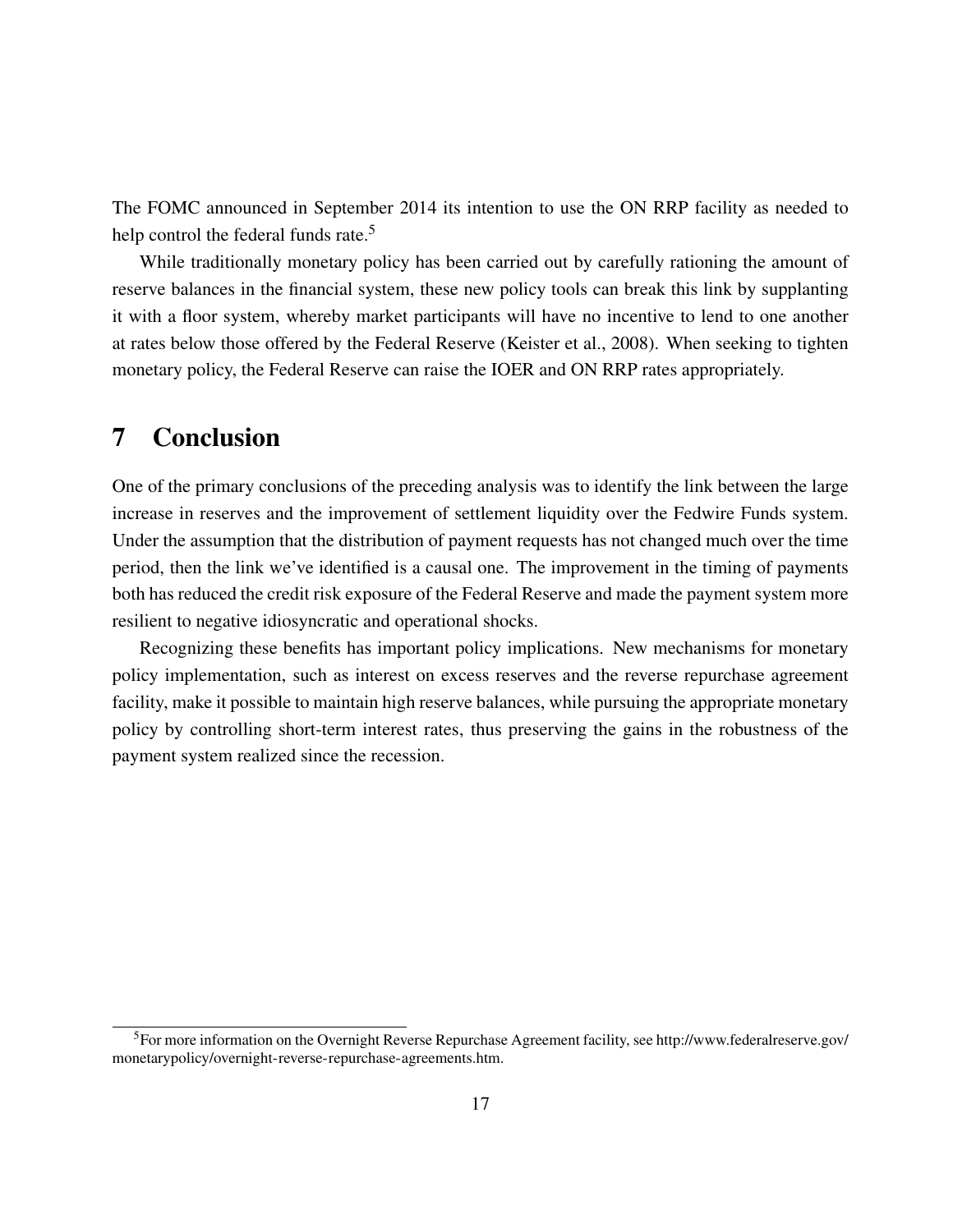# References

- <span id="page-19-5"></span>Armantier, Olivier, Jeffrey Arnold, and James McAndrews (2008) "Changes in the Timing Distribution of Fedwire Funds Transfers," *FRBNY Economic Policy Review*, Vol. 14(2), pp. 83–112.
- <span id="page-19-1"></span>Bech, Morten and Rodney Garratt (2003) "The Intraday Liquidity Management Game," *Journal of Economic Theory*, Vol. 109, pp. 198–219.
- <span id="page-19-4"></span>Bech, Morten, Antoine Martin, and James McAndrews (2012) "Settlement Liquidity and Monetary Policy Implementation," *FRBNY Economic Policy Review*, Vol. 18(1), pp. 1–25.
- <span id="page-19-0"></span>Bernanke, Ben (2009) "The Crisis and the Policy Response," URL: [http://www.federalreserve.gov/](http://www.federalreserve.gov/newsevents/speech/bernanke20090113a.htm) [newsevents/speech/bernanke20090113a.htm,](http://www.federalreserve.gov/newsevents/speech/bernanke20090113a.htm) Remarks by Chairman Ben Bernanke at the London School of Economics on January 13, 2009.
- <span id="page-19-3"></span>Del Negro, Marco, James McAndrews, and Julie Remache (2013) "More than Meets the Eye: Some Fiscal Implications of Monetary Policy," [http://libertystreeteconomics.newyorkfed.org/2013/08/](http://libertystreeteconomics.newyorkfed.org/2013/08/more-than-meets-the-eye-some-fiscal-implications-of-monetary-policy.html#.Vp6cir-vww8) [more-than-meets-the-eye-some-fiscal-implications-of-monetary-policy.html#.Vp6cir-vww8.](http://libertystreeteconomics.newyorkfed.org/2013/08/more-than-meets-the-eye-some-fiscal-implications-of-monetary-policy.html#.Vp6cir-vww8)
- <span id="page-19-2"></span>Friedman, Milton (1969) *The Optimum Quantity of Money*, Chicago, IL: Aldine Pub. Co.
- <span id="page-19-9"></span>Keister, Todd, Antoine Martin, and James McAndrews (2008) "Divorcing Money from Monetary Policy," *FRBNY Economic Policy Review*, Vol. 14(2), pp. 41–56.
- <span id="page-19-8"></span>McAndrews, James and Simon Potter (2002) "The Liquidity Effects of the Events of September 11, 2001," *FRBNY Economic Policy Review*, Vol. 8(2), pp. 59–79.
- <span id="page-19-7"></span>McAndrews, James and Samira Rajan (2000) "The Timing and Funding of Fedwire Funds Transfers," *FRBNY Economic Policy Review*, Vol. 6(2), pp. 17–32.
- <span id="page-19-6"></span>Newey, Whitney and Kenneth West (1987) "A Simple, Positive Semi-Definite, Heteroskedasticity and Autocorrelation Consistent Covariance Matrix," *Econometrica*, Vol. 55(3), pp. 703–708.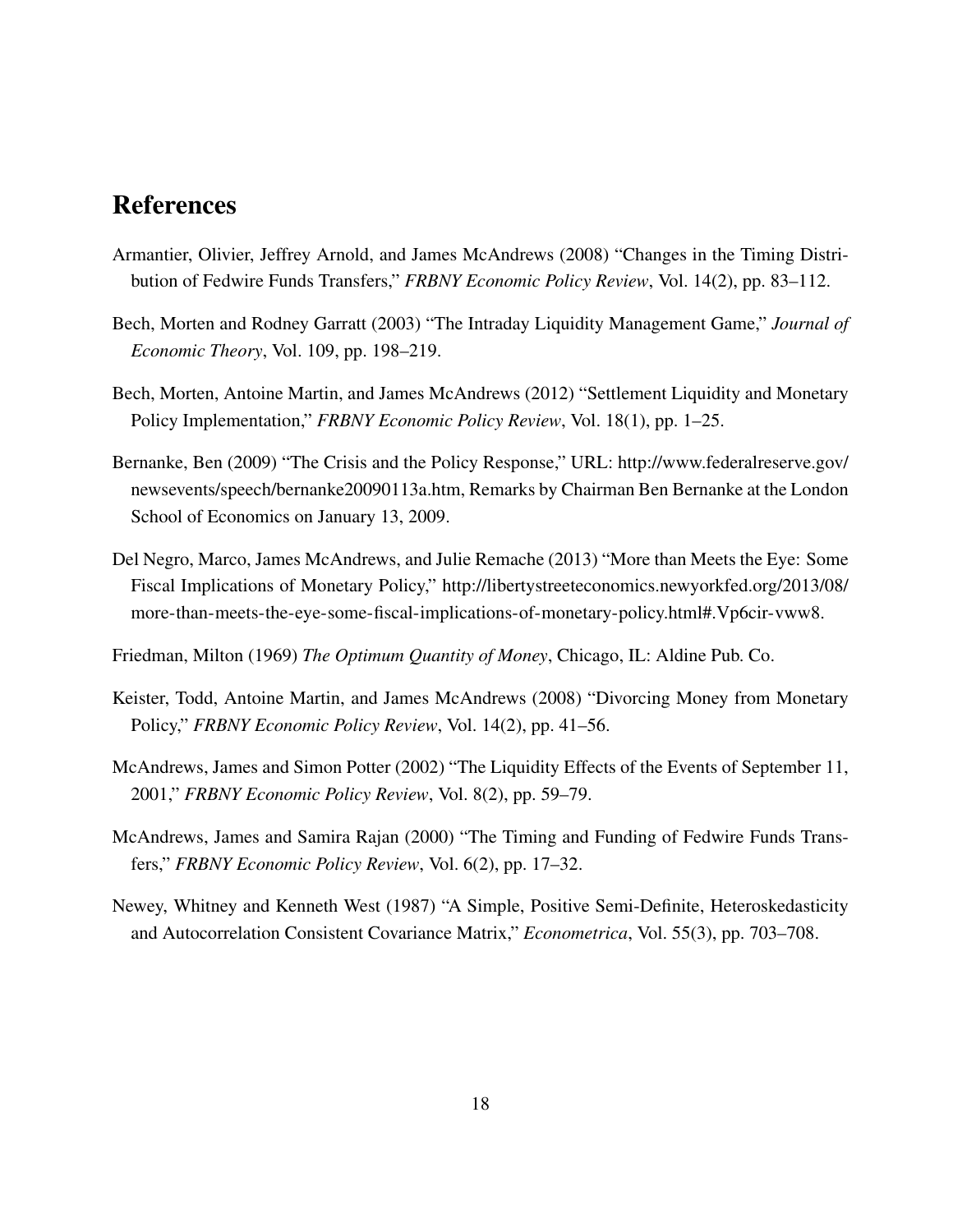## <span id="page-20-0"></span>A Description of the Model

The model discussed herin was specified as the following:

$$
\Delta p_t^1 = \beta_0^1 + \beta_1^1 \Delta OpenBal_t + \beta_2^1 \Delta x_t + \varepsilon_t^1
$$
  
\n
$$
\Delta p_t^2 = \beta_0^2 + \beta_1^2 \Delta OpenBal_t + \beta_2^2 \Delta x_t + \varepsilon_t^2
$$
  
\n...  
\n
$$
\Delta p_t^{100} = \beta_0^{100} + \beta_1^{100} \Delta OpenBal_t + \beta_2^{100} \Delta x_t + \varepsilon_t^{100}
$$

where  $\Delta$  represents the change from one business day to the next.

### A.1 Variable Descriptions

 $p_t^i$  represents the time (expressed as the number of minutes since the beginning of the corresponding day t) at which the percentile of Fedwire value i has been settled on day t. Excluded from this calculation are payments to or from settlement institutions, namely the Clearing House Interbank payments System (CHIPS), the CLS Group, or the Depository Trust Corporation (DTC). Payments associated with the interest and redemption payments of government-sponsored enterprises (GSEs) are also excluded, as they merely represent movements between different accounts of the securities issuer.

*OpenBal<sup>t</sup>* or *Sum of Opening Balances* is the total of all reserve balances for all institutions with an account with the Federal Reserve at the time at which Fedwire opens.

The vector  $x_t$  is a vector of controls, including:

#### A.1.1 Measures of Payment System Activity

*Customer Transfer Value* is the sum of all payments (in billions USD) of all Fedwire Funds transfers with a business function code indicating customer payment.

*Brokered Federal Funds Volume* is the value (in billions USD) of federal funds loans brokered by major dealers on the corresponding business day. This data is provided voluntarily to the the Federal Reserve Bank of New York.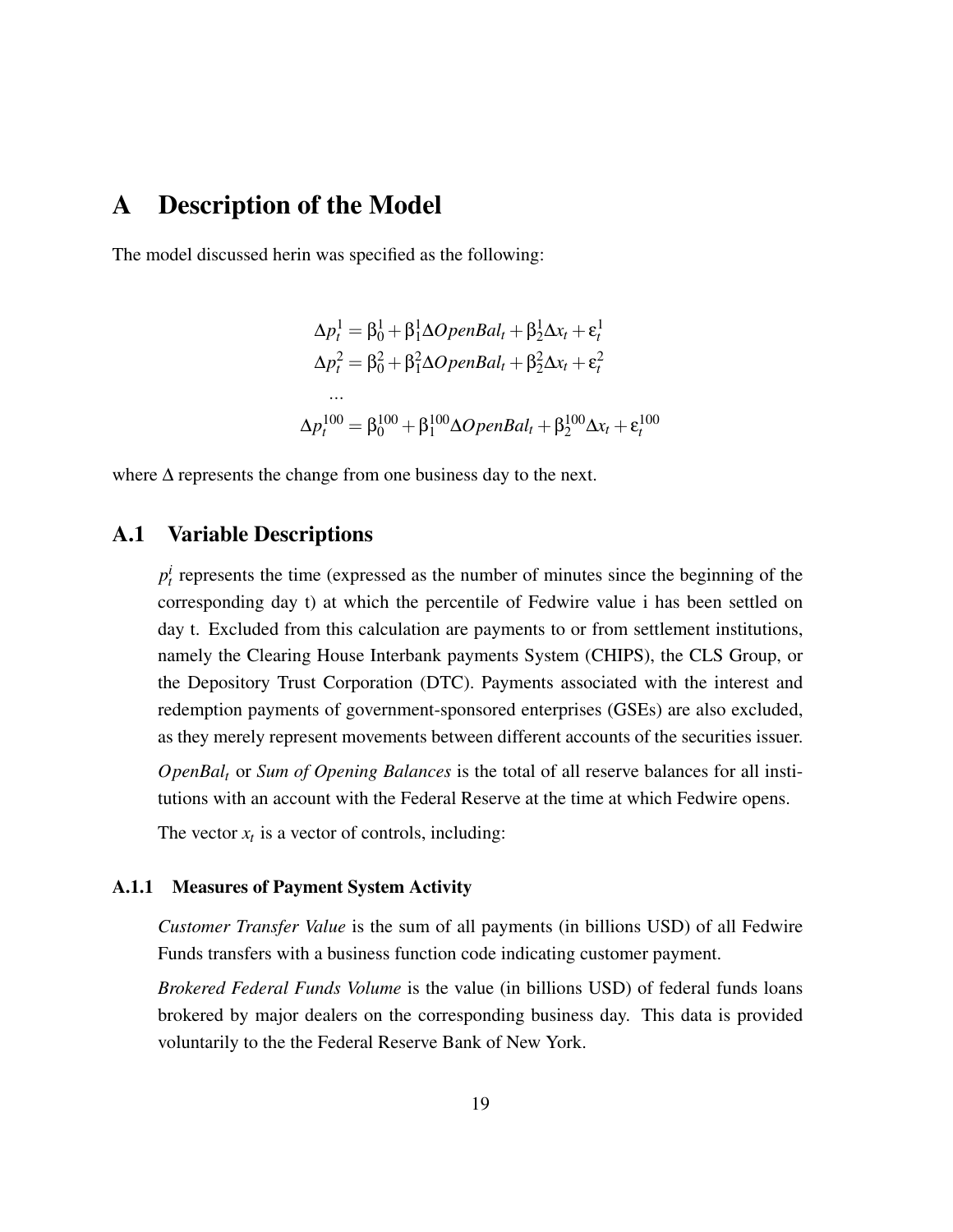*Value of Tri-Party Repo* is an estimate of aggregate tri-party repo activity. It is defined as the sum of all payments greater than \$1 billion that flow to/from the major clearing banks (JP Morgan Chase and the Bank of New York Mellon) from/to the major custodial banks (State Street and Northern Trust).

*Volume (Non-Settlement)* is the number of transactions cleared over Fedwire with the exception of transactions involving settlement institutions or principal and interest funding of government-sponsored enterprises.

#### A.1.2 Market Structure

*HHI of Opening Balances* is the Herfindahl-Hirschmann Index of the account balances (measured at the opening time of Fedwire) for the 100 highest account balances.

*HHI of Value Sent* is the Herfindahl-Hirschman Index of the daily transfer value of reserve accounts aggregated to the master level.

#### A.1.3 Government Policies and Operations

*Operating Hour Extension* is equal to the number of minutes Fedwire operations were extended beyond normal hours.

*Federal Funds Target Rate* is the Federal Open Market Committees (FOMC) objective for the interbank lending rate. After the FOMC chose to adopt a range of 0 to 0.25% for the target rate, this variable is set equal to 0.

*Federal Funds Rate Deviation* is the difference between the federal funds rate target and the effective federal funds rate reported by the Federal Reserve Bank of New York.

*Principal and Interest Payment Day* is a binary variable equal to 1 on the days Fannie Mae and Freddie Mac make interest and redemption payments on mortgage-backed securities (MBS), and equals 0 otherwise. These days occur on the 15th and 25th of the month, or the first business day thereafter.

*ON RRP Deliveries* is the value (in billions USD) of overnight reverse repurchase agreements initiated by the Federal Reserve Bank of New York on the respective day. This value is the amount lent to the Federal Reserve Bank of New York by eligible institutions.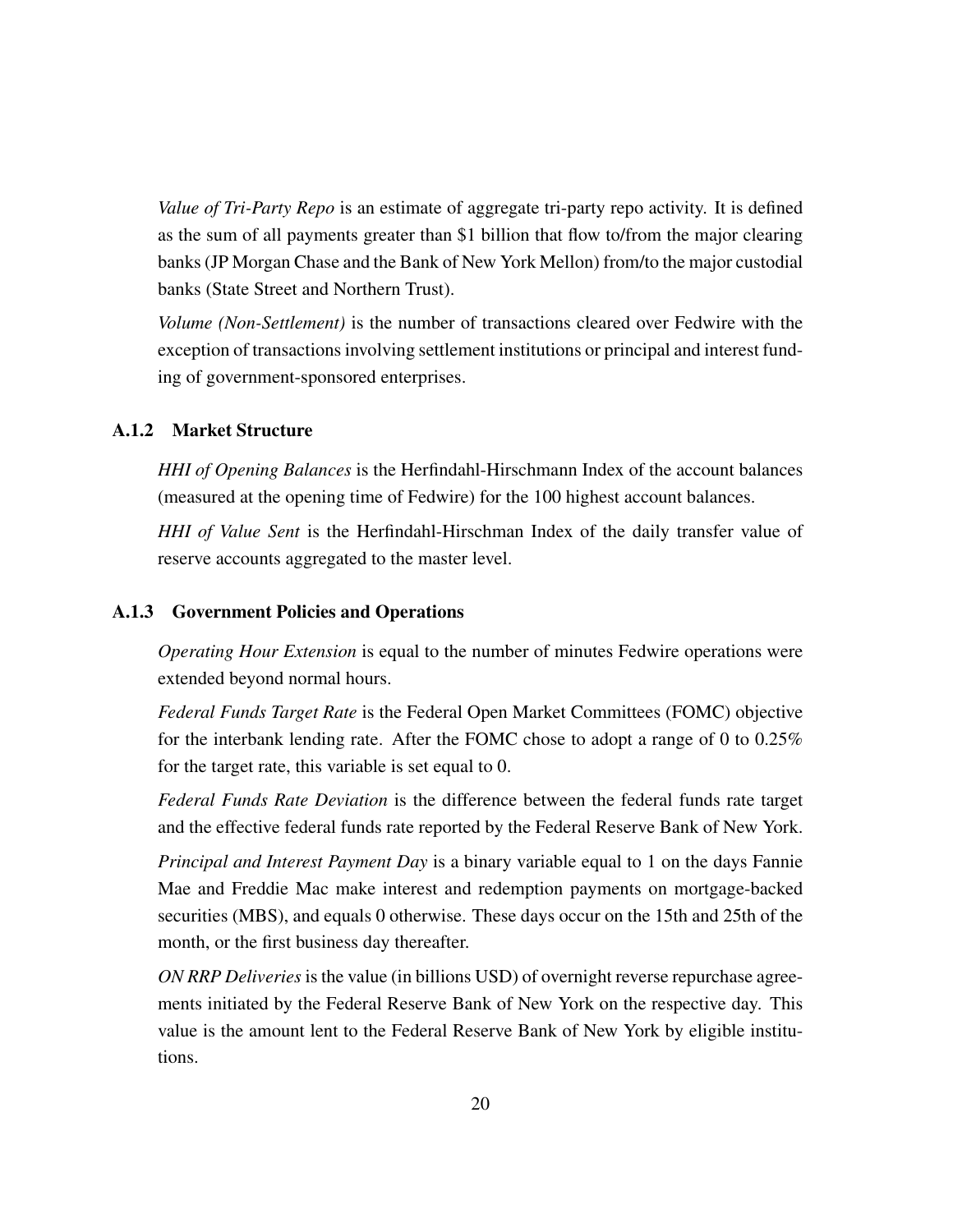*ON RRP Returns* is the value (in billions USD) of overnight reverse repurchases agreements that mature on the respective business day. These are values that the Federal Reserve Bank of New York pays out to repurchase securities.

*Risk Policy Change* is a binary variable equal to 1 for all days on or after March 24, 2011–the day revisions to the Payment System Risk (PSR) went into effect. The changes included eliminating fees for collateralized overdrafts and raising the fee for uncollateralized overdrafts.

*Maintenance Period Day* is a vector of binary variables indicating the day within the 2-week reserve maintenance cycle. The reserve maintenance cycle is a way of granting depository institutions flexibility with regard to reserve requirements. An institution is in compliance as long as its average reserve balance over the 2-week period is above the minimum requirement.<sup>[6](#page-22-0)</sup> To measure this effect distinctly from day of the week effects, binary variables for the days of the second week of the maintenance period are included.

#### A.1.4 Settlement Institution Activity

*CHIPS Final Payout Value* is the value of the end-of-day payouts sent by the Clearing House Interbank Payments System (CHIPS) to CHIPS participants with a positive net position.

*CHIPS Final Payout Time* is the time (measured in minutes since the beginning of the day) at which CHIPS completed its final to participants with net positions.

*DTC Settlement Time* is the value-weighted average time at which the Depository Trust Corporation (DTC) sent payments over Fedwire after 16:00.

*DTC Total Value* is the sum of all payments sent by DTC after 16:00.

*DTC Final Payout Value* is the sum of all DTC payments to participants with a net credit position.

*CLS USD Value* is the sum of all dollar payments sent by CLS over Fedwire.

<span id="page-22-0"></span><sup>6</sup>For more information about the reserve maintenance period, see [http://www.federalreserve.gov/monetarypolicy/](http://www.federalreserve.gov/monetarypolicy/rmm/Chapter_4_Maintenance_of_Reserve_Balance_Requirements.htm) rmm/Chapter 4 Maintenance of Reserve Balance [Requirements.htm](http://www.federalreserve.gov/monetarypolicy/rmm/Chapter_4_Maintenance_of_Reserve_Balance_Requirements.htm)